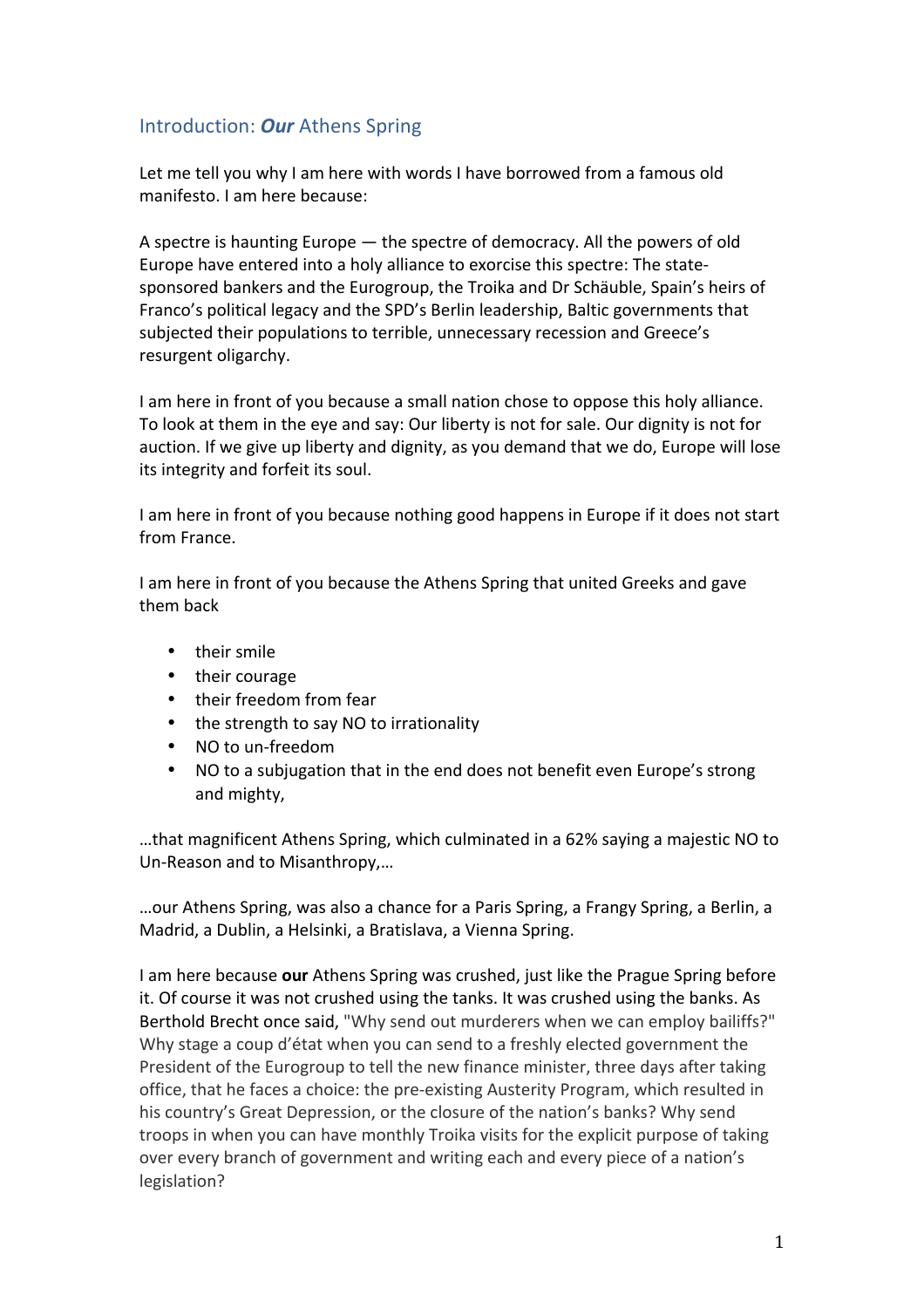## Elections cannot change anything

When in my first Eurogroup meeting, back in February, I suggested to finance ministers a compromise between the existing Troika Austerity Program and our newly elected government's reform agenda, Michel Sapin took the floor to agree with  $me$  – to argue eloquently in favour of common ground between the past and the future, between the Troika program and our new government's election manifesto which the Greek people had just endorsed.

Germany's finance minister immediately intervened: "Elections cannot change anything!", he said. "If every time there is an election the rules change, the Eurozone cannot function."

Taking the floor again, I replied that, given the way our Union was designed (very, very badly!), maybe Dr Schäuble had a point. But I added: "If it is true that elections cannot change anything, we should be honest to our citizens and tell them that. Maybe we should amend Europe's Treaties and insert into them a clause that suspends the democratic process in countries forced to borrow from the Troika. That suspends elections till the Troika decides they can be held again. Why should we put our people through the rituals of costly elections if elections cannot change anything? But", I asked my fellow ministers, "is this what Europe has come to colleagues? Is this what our people have signed up to?"

Come to think of it, this admission would be the best gift ever to the Communist Party of China which also believes elections are a dangerous complication getting in the way of efficient government. Of course they are wrong. As Churchill said, democracy is a terrible system. But it is the best of all alternatives, in terms of its long-term economic efficiency too.

A frozen silence followed for a few seconds in the Eurogroup. No one, not even the usually abrasive Mr Diisselbloem, could find something to say until some Eastern European colleague broke the silence with another incantation from the Troika's Austerity Book of Psalms. From the corner of my eye I could see Michel Sapin looking desolate. I was reminded of something he had said to me in Paris, when we first met at his office: "France is not what it used to be."

From a very young age I looked to France for inspiration, possibly reminiscent of the way in which Greece's re-emergence in the modern world was inspired by the French revolution, with quotations of Voltaire and Rousseau echoing in my head. At that moment, Michel's silence was difficult to bear. The sight and sound of France's impotence is a harbinger of a Europe that has lost its way.

### A very European coup

Back in the days of our 1967-1974 dictatorship, when the tanks ruled the streets of Athens, Greek democrats would come to France, travel to Germany, Austria, Sweden, Canada, Australia, to drum up support for the beleaguered Greek nation. To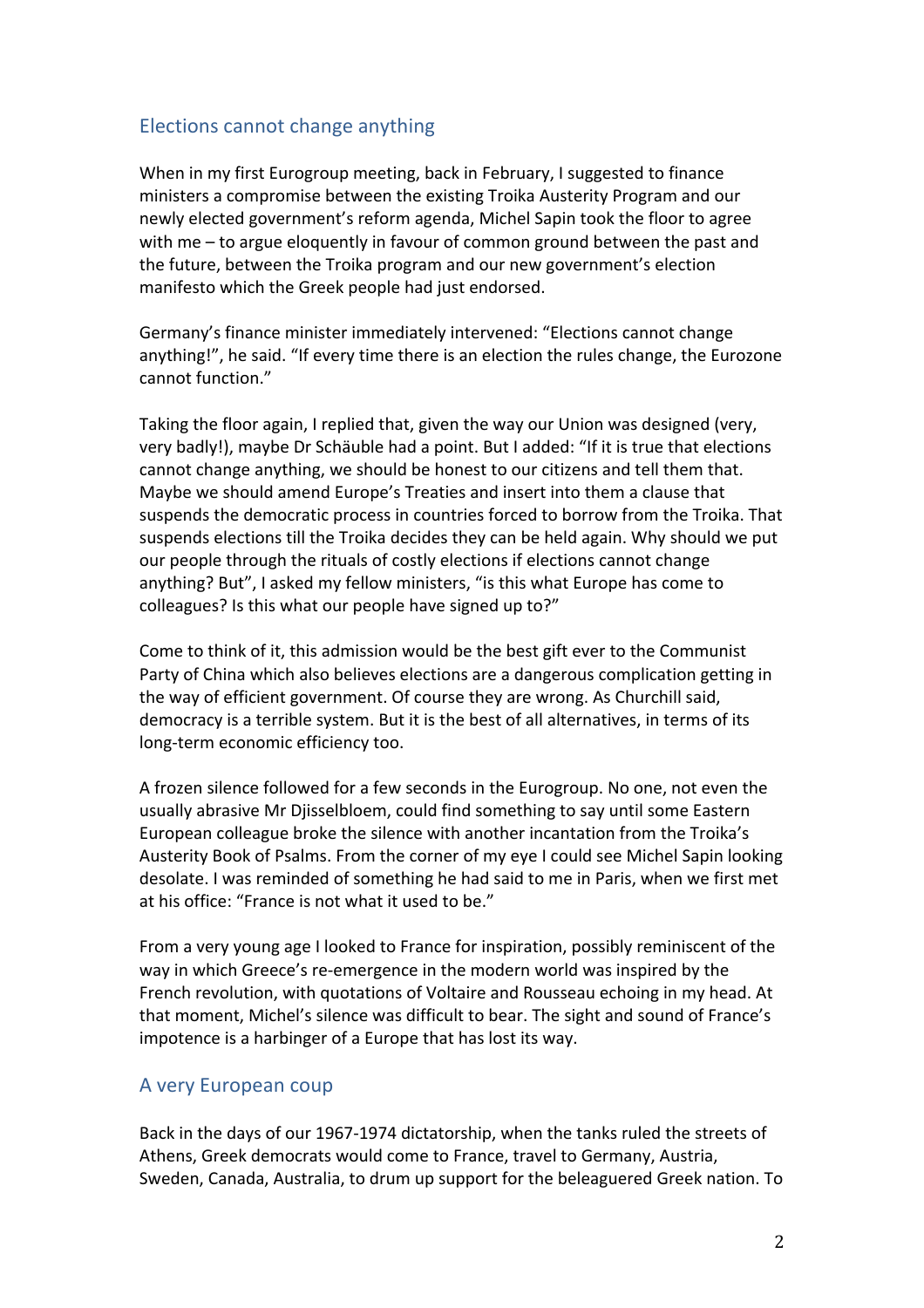galvanise solidarity with the Greek people in their struggle against fascist dictatorship. 

Friends, I am not here today to drum up support for Greece's crushed democracy.

I am here to lend the Greek people's support and solidarity to **France's** democracy.

For this is what is at stake. French democracy. Spanish democracy. Italian democracy. Democracy throughout Europe. Greece was and unfortunately remains a laboratory where the destructive power of Self-Defeating Austerity was tried and tested. Greece was never the issue for the Troika and its minions. You are!

It is not true that our creditors are interested in getting their money back from the Greek state. Or that they want to see Greece reformed. If they were, they would have discussed seriously our proposals for restructuring Greece's public debt in a manner ensuring that they get most of it back. But they could not care less. They instead insisted on our surrender. It was the only thing they cared about. They cared uniquely about one thing: To confirm Dr Schäuble's dictum that elections cannot be allowed to change anything in Europe. That democracy ends where insolvency begins. That proud nations facing debt issues must be condemned to a debt prison within which it is impossible to produce the wealth necessary to repay their debts and get out of jail. And so it is that Europe is turning from our common home to our shared iron cage.

This is important. You read newspapers and listen to radio and television programs that bombard you with the soothing narrative that the Eurogroup, the Troika around which the Eurogroup is built, the austerity programs are all about REFORMS, all about forcing Greece's failed economy to increase its wealth so that it can pay its debts and stop imposing upon the rest of Europe.

Only this is not how Europe works in practice. If you were a fly on the wall watching our negotiations you would see as well as I saw that Ms Lagarde, Mr Draghi, Mr Juncker, certainly Dr Schäuble, were interested in one thing: In dictating to us 'terms of surrender'. Terms that put an end to the Athens Spring. Terms that wiped out the smile from those across Europe who looked at us and thought that a New Politics is possible. Terms imposed by creditors, which, incredibly, guarantee that we, the **debtor, cannot repay our debts, old, and new to them**. 

# Toxic medicine

Many of you will wonder, quite rightly: But why would creditors impose on Greece conditions that reduce Greece's capacity to pay back its debt to the same creditors? Why would creditors make the Greek government do things that prevent real reforms from being implemented? Reforms that would make Greece better placed within Europe? Could it not be that the Troika is simply trying to make Greeks take a bitter but necessary medicine? And that we Greeks do not want to take our medicine? To do our homework, as Mrs Merkel might say?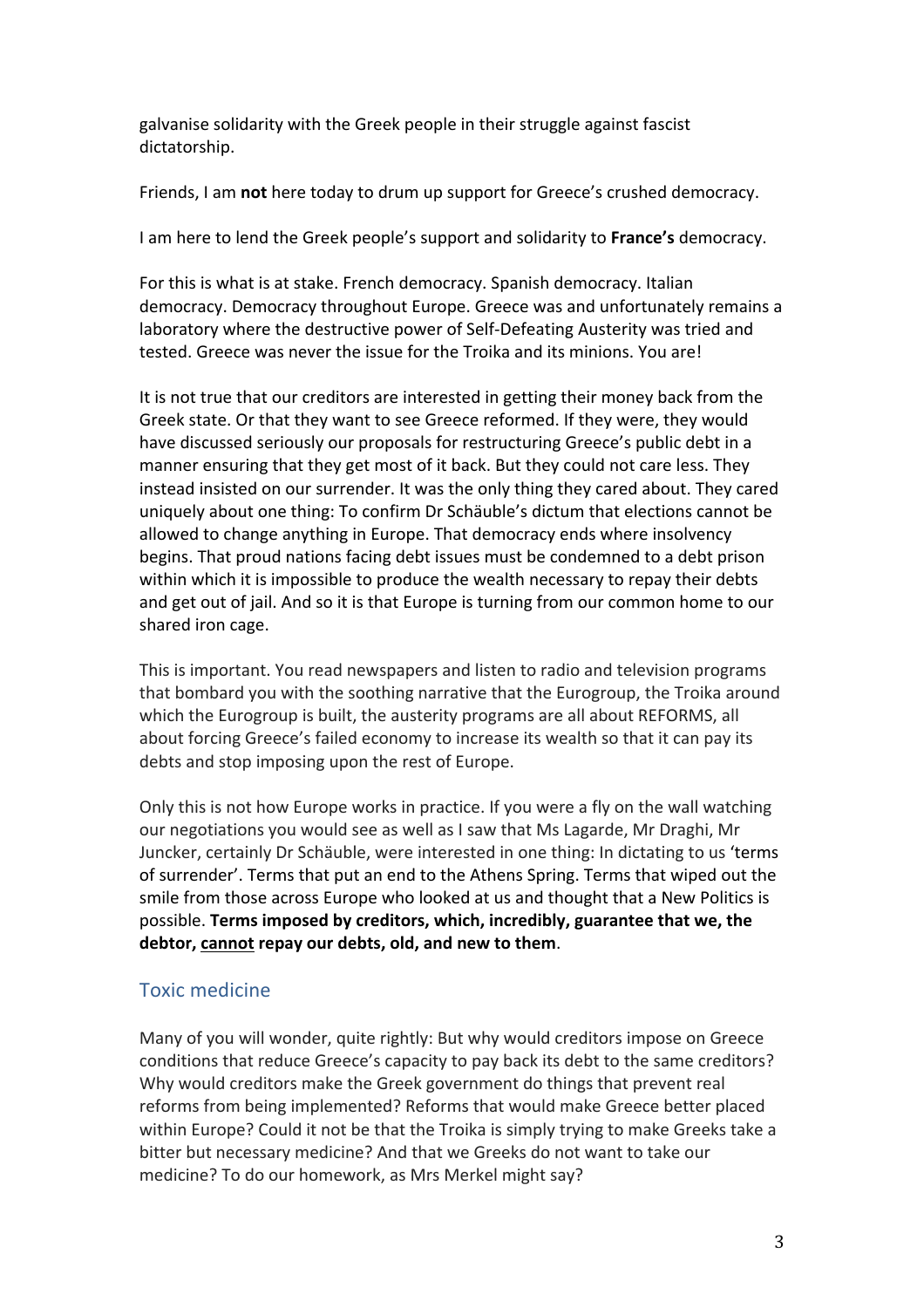These are crucial questions. They are crucial for you, for the people of France. Why? Because if we Greeks are the authors of our own problems, and if it is true that we are spoilt, lazy people who refuse to do their homework and take their bitter medicine, then you have nothing to fear. You should not waste any time listening to people like me.

**But**, if this is not so, if the medicine we are asked to take again and again is poisonous, if we have done our homework but the teacher does not even want to read it, then what is going on in places like Greece has nothing to do with Greece. It is about the politics of Europe, France in particular.

So, let me be clear on this: The medicine is **not** just bitter. It is toxic. A doctor delivering such medicine to a patient would be arrested and disbarred by the medical association. But in the Eurogroup, the fact that the medicine is killing the patient is seen as evidence that more of the same medicine is needed. That the dose has to be increased!

For five years the Troika's Austerity Program has created the longest and deepest recession in history. We lost one third of our collective income. Unemployment rose from 10% to 30% in a country where only 9% of the unemployed have ever received unemployment benefits. Poverty engulfed 2 out of our 10 million people. It was never going to be otherwise.

In 2010 the Greek state went bankrupt. Our state could not pay its debts to the French and the German banks. So, what did Europe do? It decided to give the bankrupt Greek state the largest loan in history on condition of austerity that reduced the income from which the old and the new, huge, loans would be repaied. A ten year old can tell you that the insolvent cannot escape through more loans on condition that its income must fall.

Austerity makes incomes shrink while debts grow. More debt, in the form of new bailout loans, on condition of even more income-sapping austerity, leads with mathematical precision to a catastrophe.

Everyone knew this. So, why did Europe do it? Because the objective was not to bailout Greece, or Ireland, or Portugal, or Spain! The objective was to bailout Deutsche Bank, BNP Paribas, Finanz Bank, Societe General, the German and French banks with taxpayers' money and put all the burden on the weakest of Europeans, causing a humanitarian crisis in Greece and a slow burning recession in France.

And then, when it was revealed that all this austerity in fact pushed Greece's debt up from 120% to 180% of national income, instead of reducing it, what did official Europe do? More of the same in 2012, in 2013, in 2014. Incomes continued to fall, poverty rose, unemployment reached world record territory, everyone owed money to everyone else and no one could pay. More loans to the state to be paid by the weakest of citizens was never an economic policy that was going to work. Like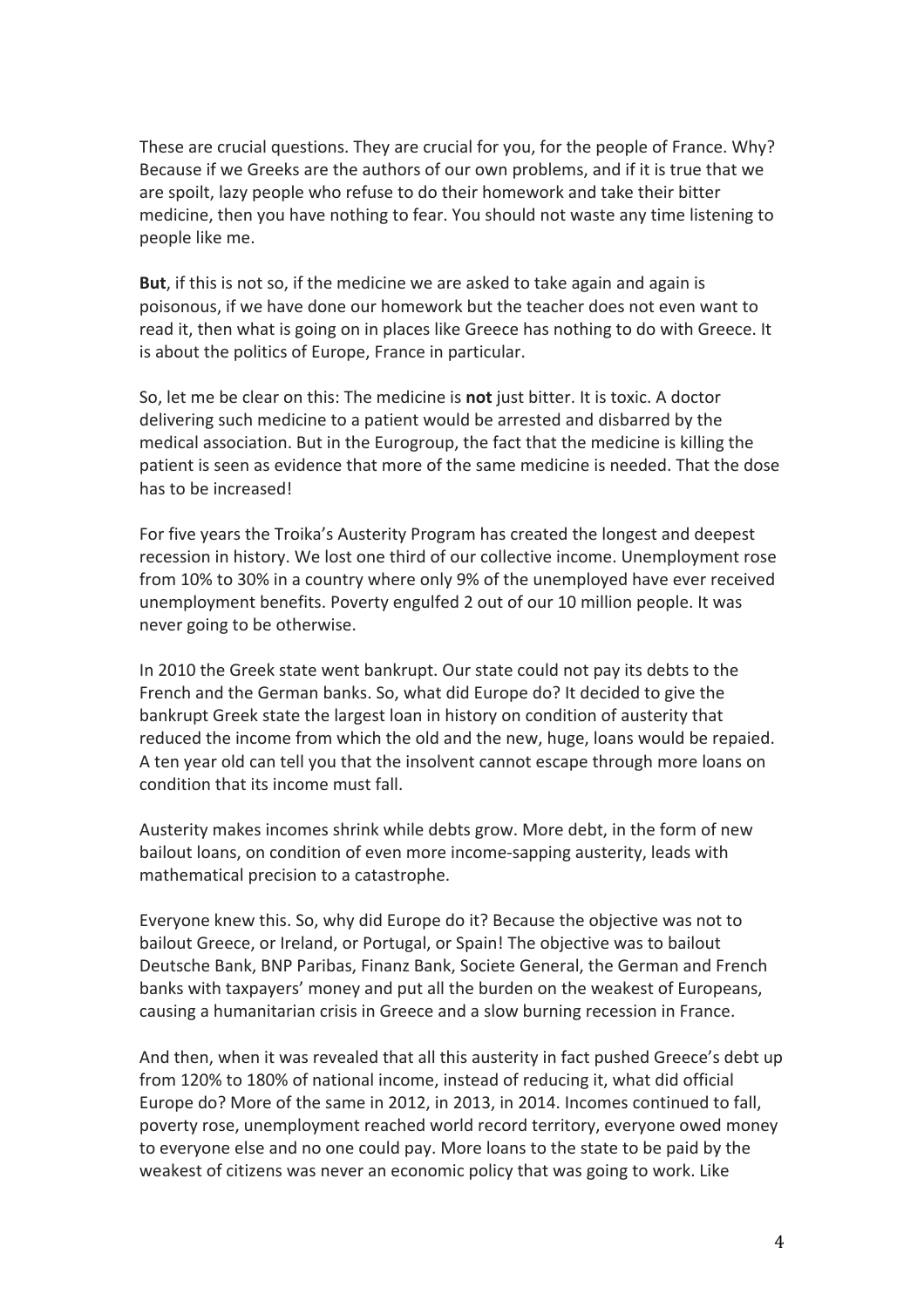Macbeth who added crime to crime, trying to hide his previous crime by committing a fresh one, so did the Troika add toxic bailout to toxic bailout, extending the crisis, deepening it, while all along pretending that it was about to be solved.

It was this misanthropic process that extinguished hope in Greece from 2010 to 2015. Last January we were elected to bring hope back. Rather than sit in the shadows and curse the darkness we decided to light a candle. To give hope and rationality another chance. And the people took notice. The little candle we lit illuminated people's faces, and not just in Greece.

From the perspective of Old Europe's Holy Alliance, that was a terrible crime for which we, and those who voted for us, would have to be punished. With another huge loan. With more self-defeating austerity that will soon bring our public debt to 205% of national income. With another Eurogroup decision condemning our people to unnecessary suffering for the heinous crime of beginning to hope and, worse still, spreading that hope to the rest of Europe.

#### Common ground?

Going back to my first appearance in the Eurogroup, I must tell you I walked in there with a determination to find common ground, as Michel Sapin also did. Let me read to you extracts from my intervention with which I proposed a new partnership with the institutions and with my colleagues, the other finance ministers:

The new partnership we propose to you should be based on realistic goals and *efficient policies.*

We, the new Greek government, must earn a very precious currency without *depleting an important capital good:* We must earn your *trust without losing the trust of our people – of the voters amongst which we enjoy, for now, sizeable approval ratings. For such approval is an important capital good in Europe's struggle* to reform Greece and to render it stable and normal.

*In this time of change, we hear your concerns about our government's intentions.* We *need, clearly, to put them to rest.* 

*I* am here today to convey to you a clear message on the new government's program *and commitments to its Eurogroup partners.* 

Greece, as a member of the Eurozone, is fully committed to find a solution jointly discussed between partners, in order to strengthen our monetary union.

We are committed to cooperate in good faith with all our European and international *partners, on an equal footing.*

We are committed to sound public finances. Greece has made a vast adjustment over *the past five years at immense social cost. Its deficit is now below 3% in nominal*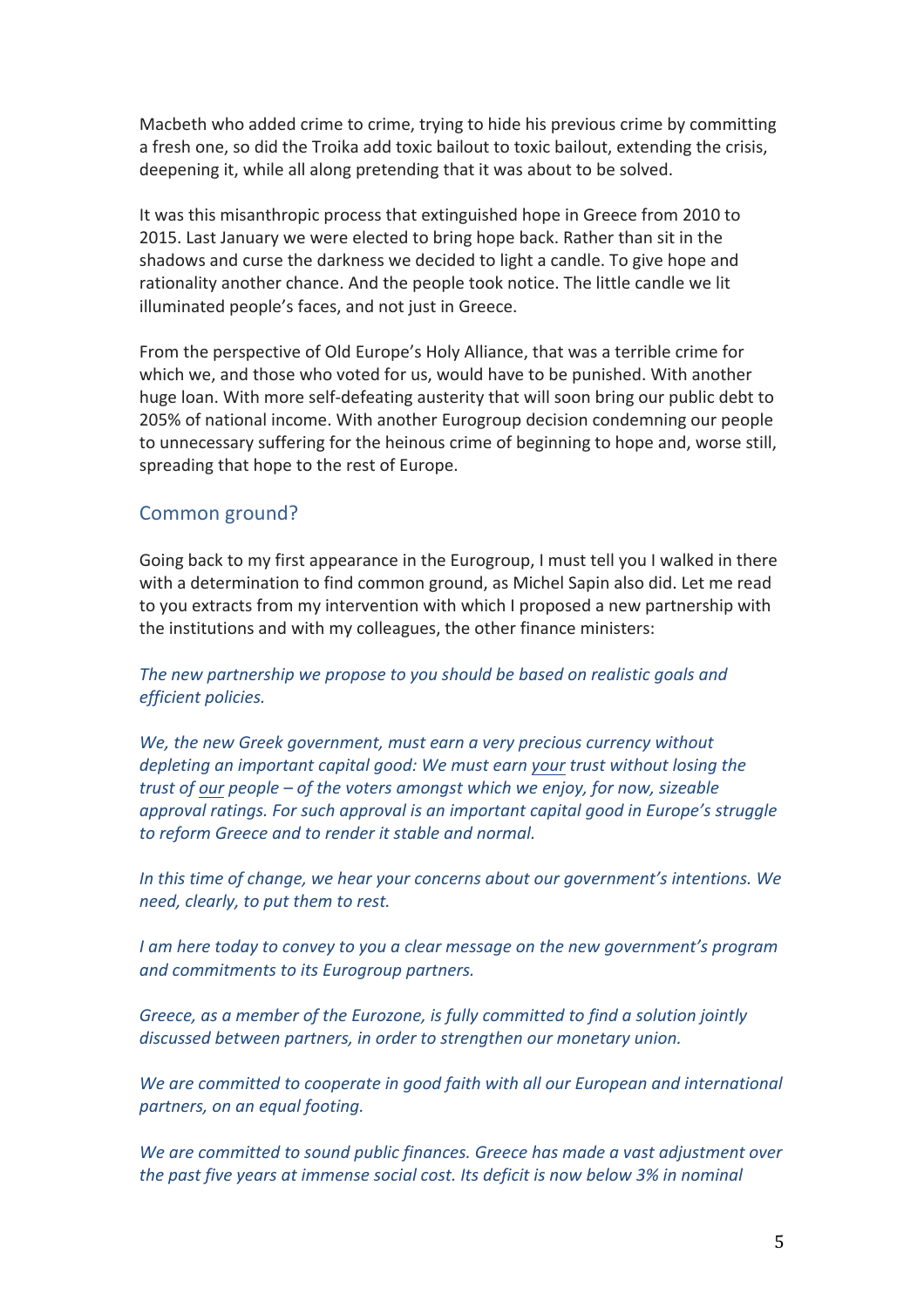*terms, down from 15% in 2010. We now have a primary surplus and our structural surplus, as measured by the International Monetary Fund, is the largest in the EU.* 

The new government takes this adjustment as its point of departure. We wish now to *move forward, on the basis of a new mutually beneficial partnership with our European partners.* 

We are committed to deep structural reforms.

*Our reform agenda aims at re-creating confidence among Greek citizens, growth in the economy, and credibility in Europe. It recognizes the need for deep reforms to anchor the long-term prosperity of Greece within the Eurozone.* 

We recognize that the previous adjustment program reflected commitments made by *both Greece and its Eurogroup partners.*

We recognize the tremendous efforts made by your countries' taxpayers to support Greece's debt and maintain the integrity of the euro.

*However, unrealistic, self-defeating fiscal targets have been imposed on our country* and population and hence must be revised. A primary surplus target of more than 3% of national income year-in-year-out has no historical precedent in any situation resembling that of Greece today. It will simply not be possible for our country to grow *if* we remain on the growth sapping austerity path imposed on our economy. It is also *guite inconsistent with achieving a sustainably reduced debt-to-income ratio.* 

The new contract we propose to discuss with you should recognize this evidence.

The new contract will build upon reforms that are 'owned' by citizens' and domestic *institutions, using many elements from the previously agreed policy agenda. This also means that the hope of shared prosperity must be revived across Europe.* 

We wish to discuss with you this home-grown agenda that reflects both our potential and specific constraints. We wish our growth to be inclusive, based on investment, and productivity gains. Growth based on further labour cost compression cannot *work in Greece and has been rejected by our people.* 

*Based on more realistic primary surplus targets and our home-grown, wholly owned, reform* and growth agenda, the new contract we propose will restore a sustainable debt trajectory.

*We invite the International Monetary Fund to work with us to assess Greek debt* sustainability building on the government's commitments. Greece will stand ready to *make concrete proposals to its partners, in due time, on a menu of innovative* instruments to reduce the debt burden efficiently, including debt swaps.

Then I concluded with these words: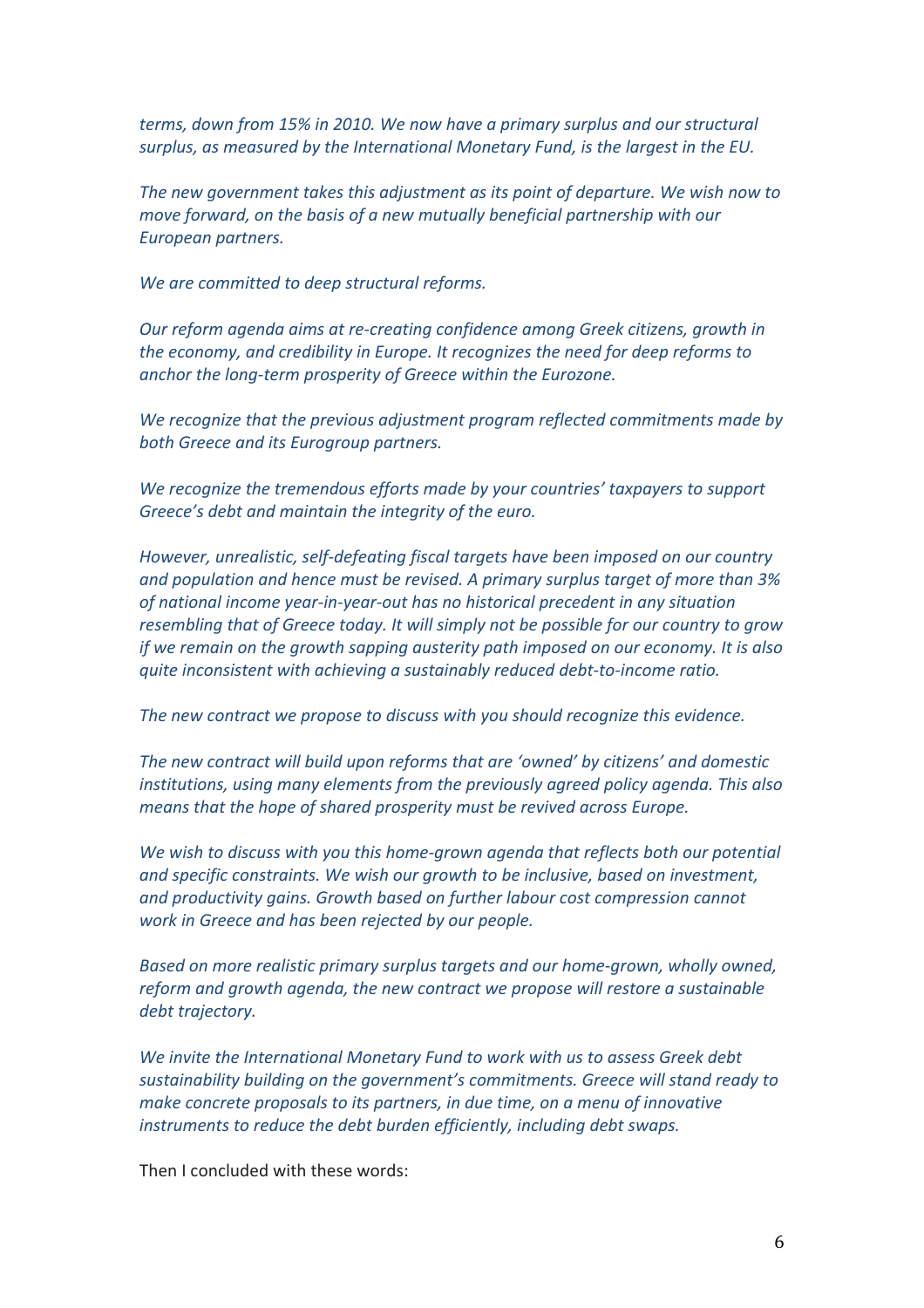#### *Dear Colleagues,*

*Europe is whole and indivisible, and the government of Greece considers that Greece is a permanent and inseparable member of the European Union and our monetary union.* 

*Some of you, I know, were displeased by the victory of a leftwing, a radical leftwing, party.* To them I have this to say: It would be a lost opportunity to see us as *adversaries.* 

We are dedicated Europeanists. We care about our people deeply but we are not populists promising all things to all people. Moreover, we can carry the Greek people *along* an agreement that is genuinely beneficial to the average European. In us you will find trustworthy partners who do not see these meetings as a means of *extracting something out of nothing, of gaining at anyone's expense.* 

*I* look forward to discuss with you now, in a true spirit of cooperation and partnership, and to write together this new page of our relationship.

#### *I* thank you very much for your attention.

Apologies for reading out these extracts. But I wanted to give you a whiff of the spirit of cooperation with which we approached the Eurogroup. While I was reciting these lines in the Eurogroup, Brussels' 'sources' leaked that I was being rude, that I was lecturing my colleagues, that I was rejecting the Troika's 'reforms'. I did not take these leaks personally because they were not meant as a personal attack. It was part of a brutish propaganda campaign by which to justify the demonization of our government, an attempt to paint us as communistic radicals so as to prepare Europe's public for our overthrow.

For five long months, our side would table clear, sophisticated proposals

- about reforming the tax office and making it totally independent of my ministry but also of the oligarchy,
- about a debt restructure that would minimize Greece's new loans and maximize our repayments to our creditors
- about a new development bank that would utilize public assets and would go into partnership with the European Investment Bank
- about a new bad bank with which to deal with the non-performing loans of the Greek banking system, bad private debts that clogged up the circuits of credit, preventing banks from lending even to profitable, export-oriented enterprises
- about mechanisms for tackling corruption, price fixing in retail markets, undeclared labour in labour markets, pension reforms that curtailed early retirement without pushing more old people into poverty.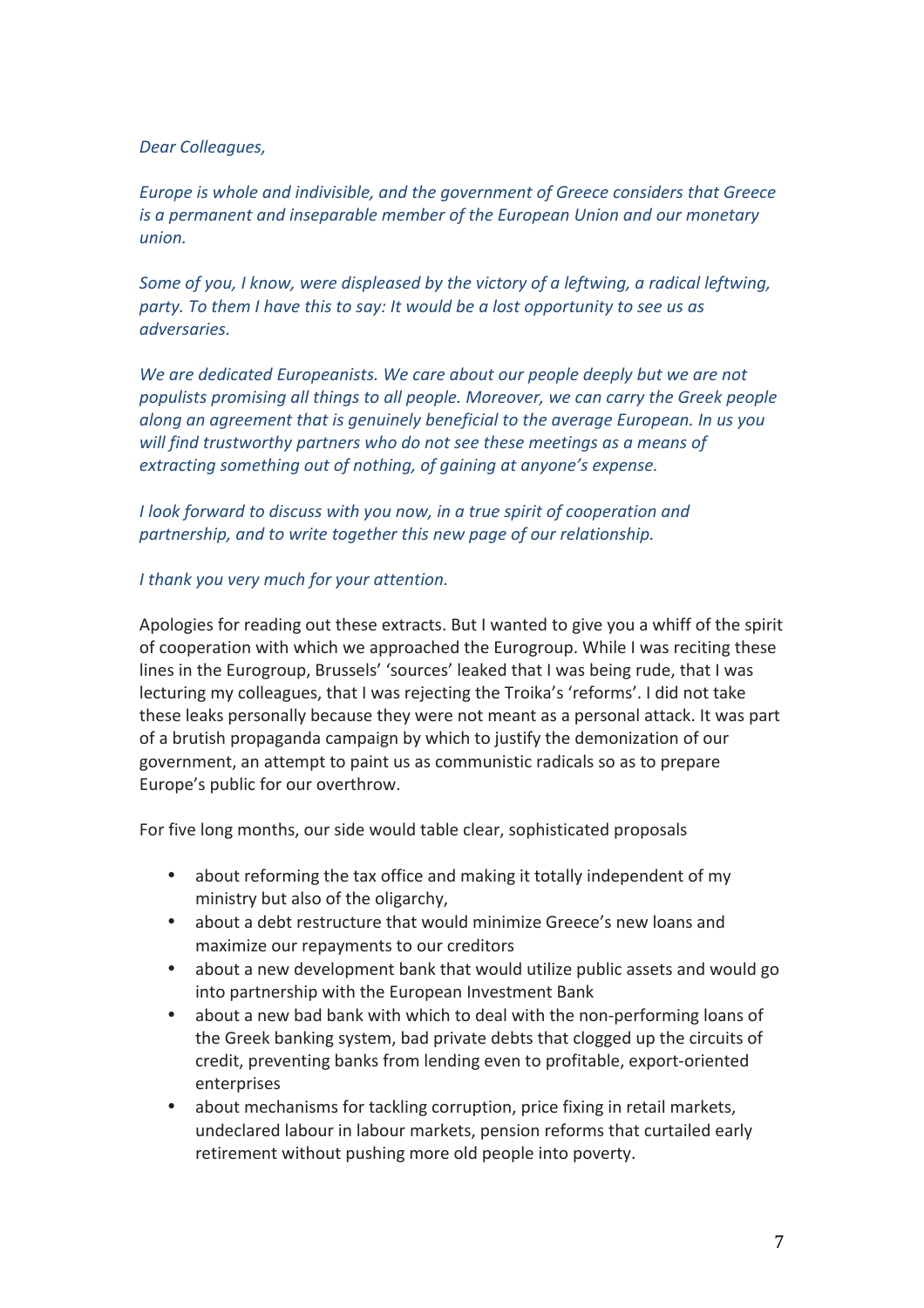Every time we proposed a sensible measure or reform, we were knocked back. My French colleagues were clearly out of their depth, having depressingly little influence. Even when we agreed on some measure with Michel Sapin or Pierre Moscovici, so what? If the President of the Eurogroup so chose, our agreement would not even be heard in the Eurogroup – not of course that Mr Diisselbloem ever took these decisions on his own. When, cognisant of this, I took the matter to Dr Schäuble, Wolfgang refused to negotiate with me on anything of substance: It is the existing (failed) program or the highway, was his line. "Go to the institutions." Which I duly did.

### **Stonewalling**

Except that our negotiations with the institutions, the Troika, were the most frustrating experience one can ever have. Like some annoying people who want to talk to you about everything at once, which means that you end up talking about nothing at all, the institutions insisted on a "comprehensive review" leading to a "comprehensive agreement", which meant they wanted to talk about everything.

They would say we need all your data on the fiscal path on which Greek economy finds itself, we need all the data on state-owned enterprises, all the data on pension funds, on energy companies, on this, that and the other. To demonstrate our cooperation we went along, answered the questionnaires, held countless meetings providing the data. After a great deal of time was wasted finding facts that they already had, before we the ministers knew them, they'd ask us what we intended to do on value added tax, VAT. We would do our utmost to explain to them our sensible, moderate plans for VAT. They would listen, looking unconvinced, reject our proposal but fail to come up with a proposal of their own. And then, before pinning down an agreement on VAT, they would shift to another issue, like privatisation. They would ask what we want to do about privatisation, we would put something sensible and moderate forward, they would reject it. Then they'd move onto another topic, like pensions, from there to product markets, from there to labour relations, from labour relations to all sorts of things. So it was like a cat chasing its own tail.

Perhaps the greatest impediment to holding a sensible negotiation was the Troika's fragmentation. The IMF was close to us on the importance of debt restructuring but insisted that we should remove any remaining protection of workers' rights and middle class professionals, like pharmacists or engineers. The Commission were far more sympathetic to us on these social issues but forbade any talk of a debt restructure lest they upset Berlin or Frankfurt. The ECB had its own agenda. In short, each of the institutions different red lines, which meant that we were imprisoned in a grid of red lines.

Even worse, we had to deal with our creditors 'vertical disintegration', as the bosses of the IMF and the Commission had a different agenda to their minions or as the German and Austrian finance ministers had an agenda totally at odds to that of their **Chancellors**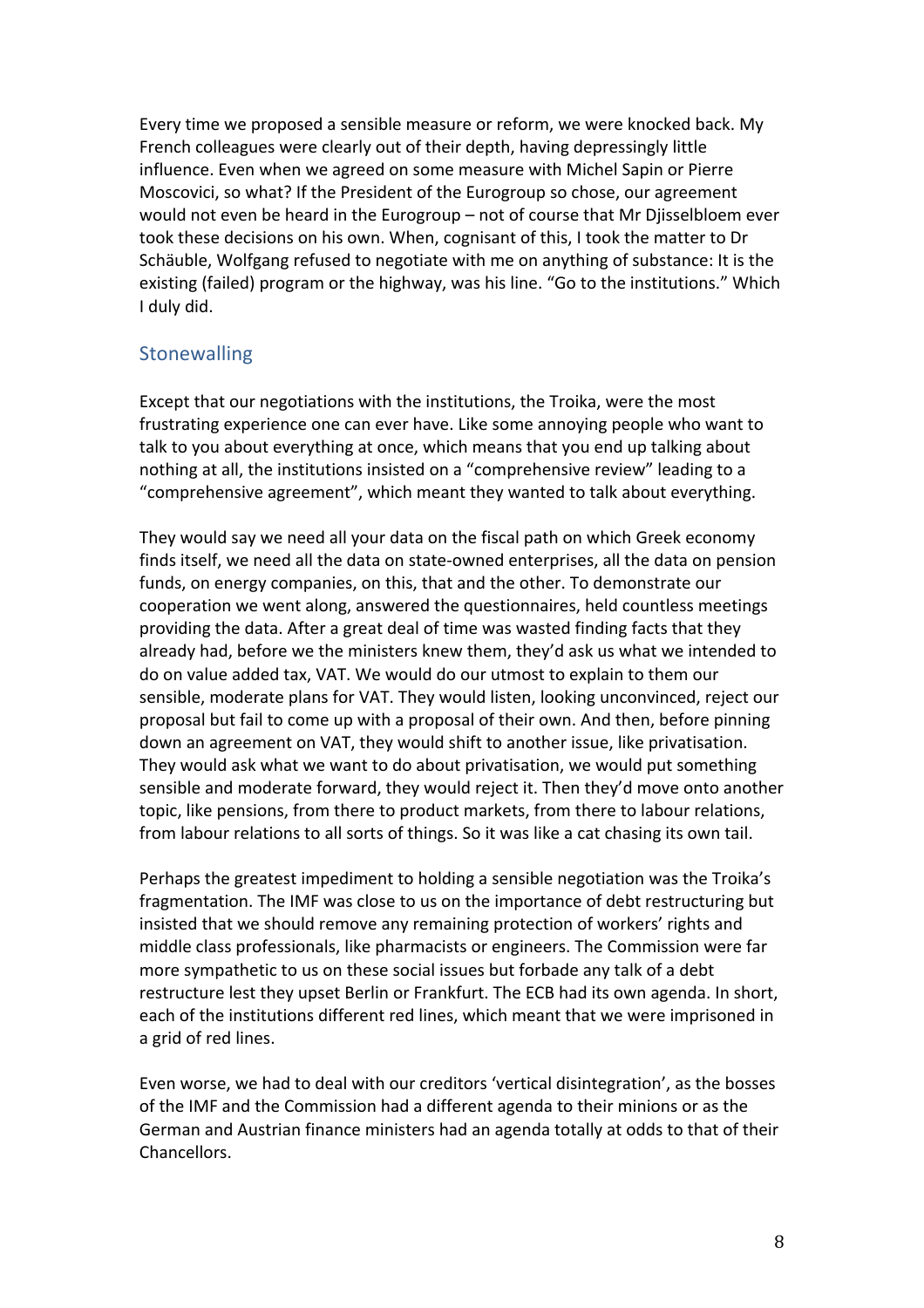Meanwhile, as the days and the weeks were passing due to the determination of our creditors to delay, delay and delay, while leaking to the press at the same time that we were the ones holding the negotiations back, our government was being asphyxiated *on purpose* by the ECB. Even before we were elected the ECB had signalled that it would reduce Greek bank access to liquidity. Our opponents in the press turned this into a gigantic scare campaign, effectively inciting depositors to take their money out of the banks. There is nothing easier in the world than a Central Bank starting a bank run  $-$  the very bank run that Central Banks were created to prevent.

Days after we were elected, I dashed to London to talk to City financiers in order to calm their nerves and convince them that our government was pro-business, while also being determined to safeguard the interest of our suffering population. It worked. The next morning the Greek stock exchange rose by 12% and bank shares by 20% plus. The day after that, the ECB announced that it was to limit our banks' access to its liquidity mechanism. The stock exchange crashed again. Why would the ECB do this to our new government?

The official answer was because Greece's 'program' would expire at the end of February "raising questions about the Greek banks' collateral". In reality, the ECB was putting the squeeze on our government to stop dreaming of reigniting hope and accept the Troika's failed program as it was - possibly with a few cosmetic changes.

It is interesting to compare what the ECB did to us with what it had done in the summer of 2012 when another new government was elected and, again, the Greek 'program' was in limbo: Then, the ECB increased the banks' liquidity to huge levels in one go and increased the Greek state's credit card (or T-Bill) limit from 15 billion to 18.3 billion. In our case? In our case, the ECB increased the banks' liquidity little by little, day by day, creating fear in depositors that maybe tomorrow the limit would not be raised and the banks would run dry. Naturally the bank run got worse.

As for the government's credit card limit, instead of pushing it up from 15 billion to 18.3 billion, the ECB pushed it **down**, using an unprecedented legal trick, from 15 to 9 billion. And all this at a time when I had to find 7 billion to make payments to the IMF, payment originally meant to be made from fresh loans that were never given to us.

Their strategy was very, very simple: Delay any agreement with us, blame the delay on us and on our proposals' lack of 'credibility', until our government, the state, ran out of liquidity. Then hit us an ultimatum under threat of immediate bank closure. This was nothing but a coup.

As I said, in 1967 there were the tanks and in 2015 there were the banks. But the result is the same in the sense of having overthrown the Government or having forced it to overthrow itself - as Prime Minister Tsipras unfortunately decided to do on the night of our magnificent referendum, the night I resigned my ministry, and then again on  $12^{th}$  July.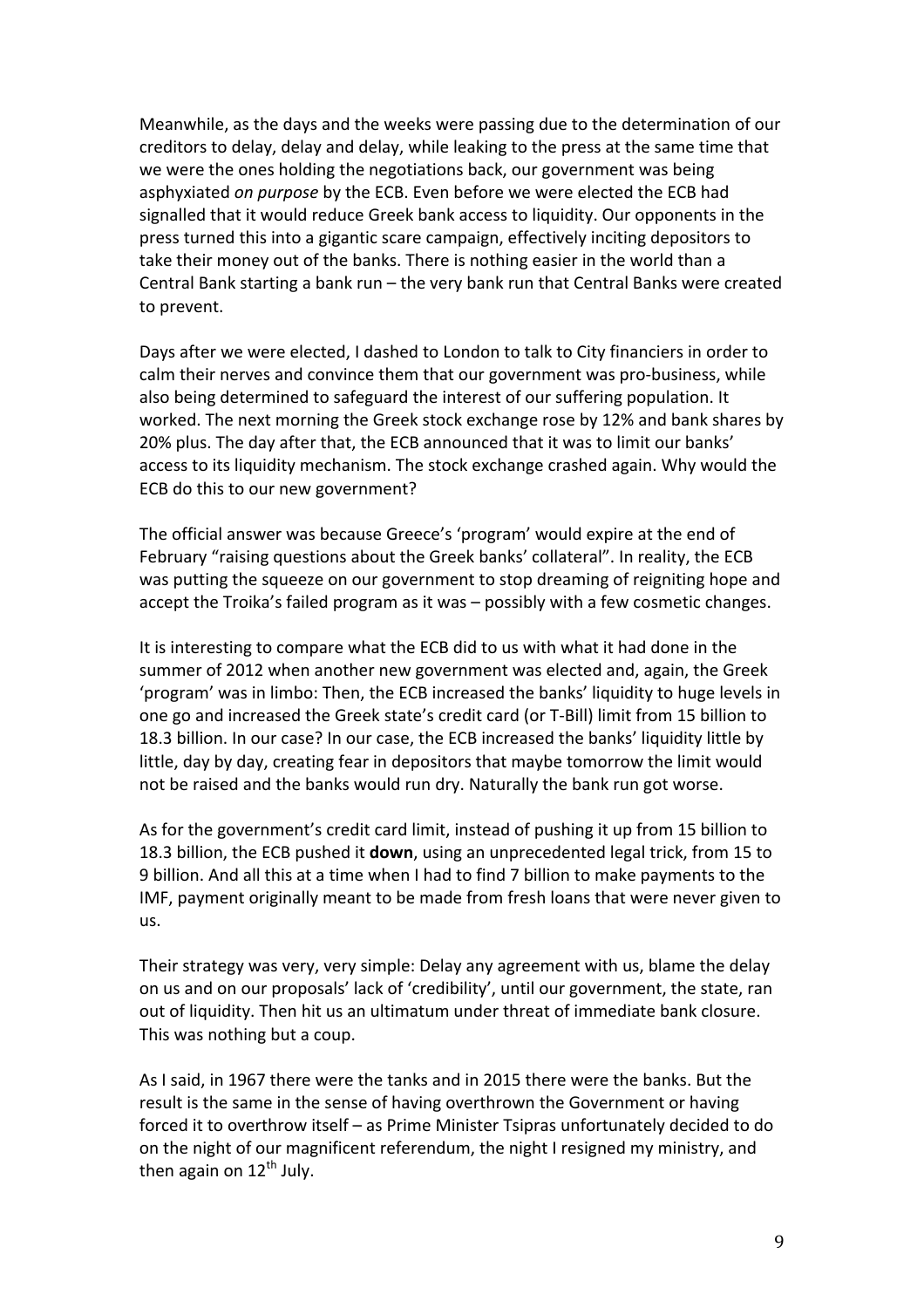# Bigger fish to fry

Going back to February, I could see the writing on the wall. I could see that the Troika was not interested in reforms that touched the oligarchy, partly because they were in a cosy relationship with the oligarchs (whose press supported to the hilt the Troika in its struggle against us) and partly because they had bigger fish to fry, France being the largest.

What could I do to make it harder for them to ignore our proposals? I did two things. I suggested to them what I thought was a decent, sensible compromise regarding the process of negotiations. I told them: let us settle on three or four important reforms that we agree upon, like the tax system, like VAT, like a system to counter corruption in procurement, and let's implement them immediately while the ECB relaxes the restrictions on our liquidity. You want a comprehensive agreement? Let's carry on negotiating to get to it  $-$  but in the meantime let us introduce these reforms in parliament by agreement.

Their answer? "No, no, no, this has to be a comprehensive review. Nothing will be implemented if you dare introduce *any* legislation. It will be considered unilateral action inimical to the process of reaching an agreement."

So, in response, I tried something else, something that was recommended to me by a person very high up in the International Monetary Fund. Using a team of talented experts, I set out to create a 60 page *Plan for Greece's Recovery*, a Reform Agenda for Greece, a Blueprint for Ending the Greek Crisis. In that effort I enlisted the advice of non-Greek experts of note. Larry Summers, the former United States Treasury Secretary, Lord Lamont, my friend and the former British finance minister, Thomas Mayer, formerly Deutsche Bank's chief economist, my great friend Jamie Galbraith, of the University of Texas, and Mariana Mazzucato, of Sussex University. Then, Jeff Sachs, of Columbia University, who has helped put together many national reform agendas on behalf of the International Monetary Fund, helped me edit the document. 

I handed over that document to other finance ministers, sent it to governments and functionaries of the institutions. Did anyone pay any attention to it? Of course not. Even my Prime Minister was too coy to submit it to other heads of government, afraid that the Troika would consider our own comprehensive document to be a challenge to its authority, to its "comprehensive review process".

Meanwhile the Troika, various people from the Commission, from the German finance ministry and other sources of power, accelerated their leaks to the media that we were refusing to reform the country, that we were wasting time, that we had nothing credible to offer!

I urge you to look at my website where I have uploaded that document and, if you have time and energy, compare it to the 'agreement' that was ultimately imposed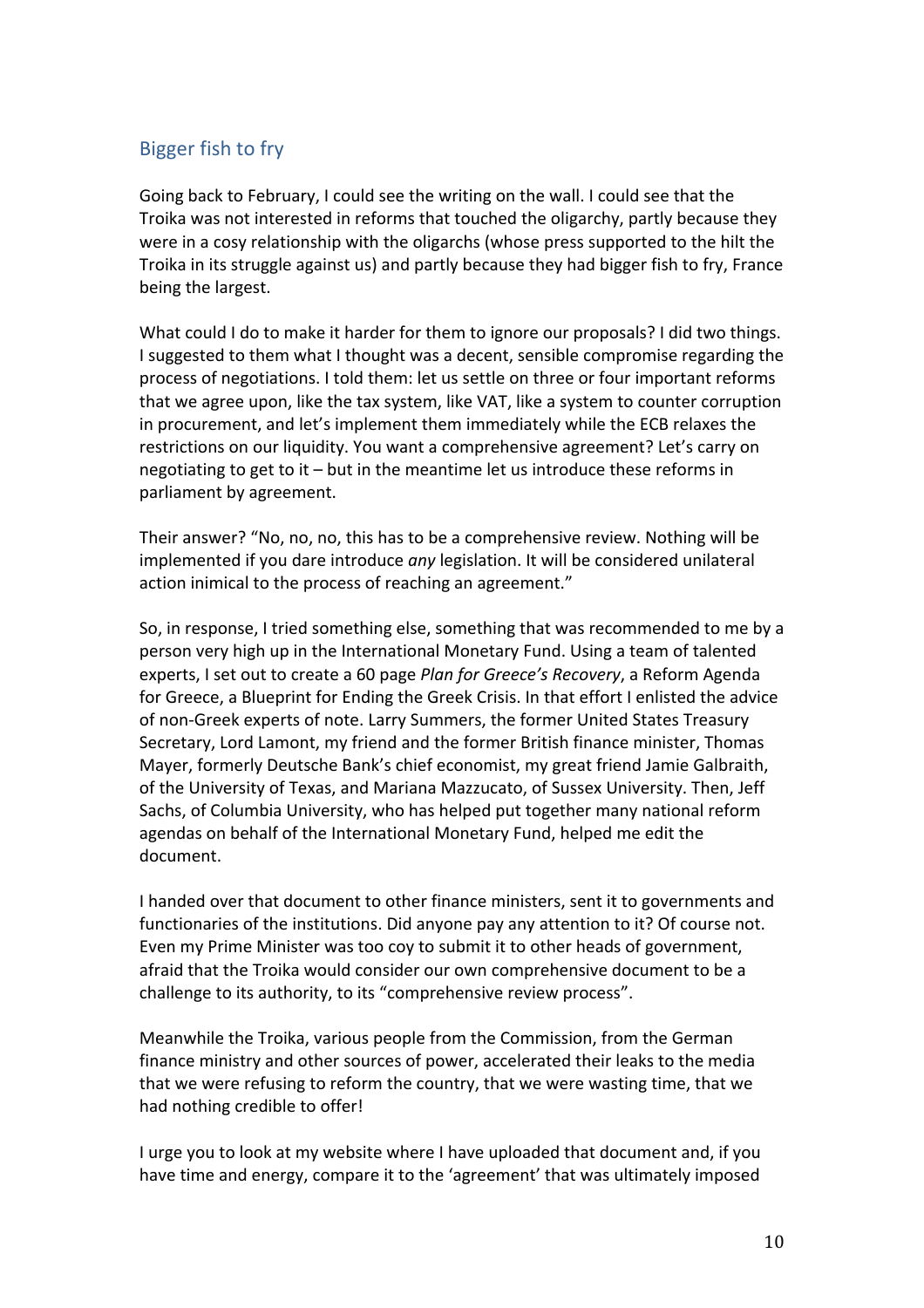upon Prime Minister Tsipras. A quick look will convince you that our plan, the one no one discussed, the one even the Greek government failed to publicise, would end the Greek crisis, unlike the terms of surrender dictated on  $12<sup>th</sup>$  July, and which our Parliament passed recently, that will fuel the crisis further, with calamitous effects on the weakest of Greek citizens.

### End Game

And so it was the never-ending negotiation continued until our state's liquidity ran out completely. At the 11<sup>th</sup> hour, on 25<sup>th</sup> June, four days before the Greek banks were to be closed down by the ECB, the Troika gave us their proposed agreement. It was an ultimatum. Take it or your banks will never open their doors again.

We read their proposals. They were absolutely poisonous... totally non-viable and toxic. They wanted us to promise a ridiculous amount of fresh austerity, to increase VAT on our Aegean islands' hotels from 6% to 23%, when in Turkey it is 7%, to cut the pensions of the poorest pensioners by one third. The list of horrors they insisted upon was endless. 

For months they were asphyxiating our government and economy with a simultaneous bank run and a liquidity squeeze, they were insisting that our stressed state kept repaying the Intentional Monetary Fund out its own decaying fibre, and they delayed the negotiations till we reached the edge of the cliff. And at that point they made the kind of proposal one makes when one does not want an agreement. The question is: Why would they want to do this?

Did they do it to get us to agree to reforms? Of course not. We were **desperate** to introduce reforms. When they spoke of reforms they never meant it. It is not a reform to cut the pensions of a pensioner on 300 euros per month to 200 euros per month. Our pension system reform proposals were genuine reforms – we had a plan on how to lever up public assets in order to create investments that would pay dividends that would, in turn, support the pension funds. We proposed a restructure of the pension funds and drastic restrictions on early retirement. But they were not interested.

Let me now turn to the question of debt. The point of restructuring debt is to reduce the new loans necessary for salvaging a bankrupt debtor. Creditors offer debt relief to get more value back and to extend as little new finance to the stressed entity as possible. Greece's creditors did the opposite. They refused to restructure debt and insisted that we should take on more and more of it under conditions that guaranteed it could not be paid back.

During the negotiations, I never stopped suggesting to our creditors a series of smart debt swaps that would aim at two objectives: To minimise the new loans. And to ensure that Greece qualifies for the type of ECB support that the rest of the Eurozone member-states receive daily, as the best way to stop borrowing from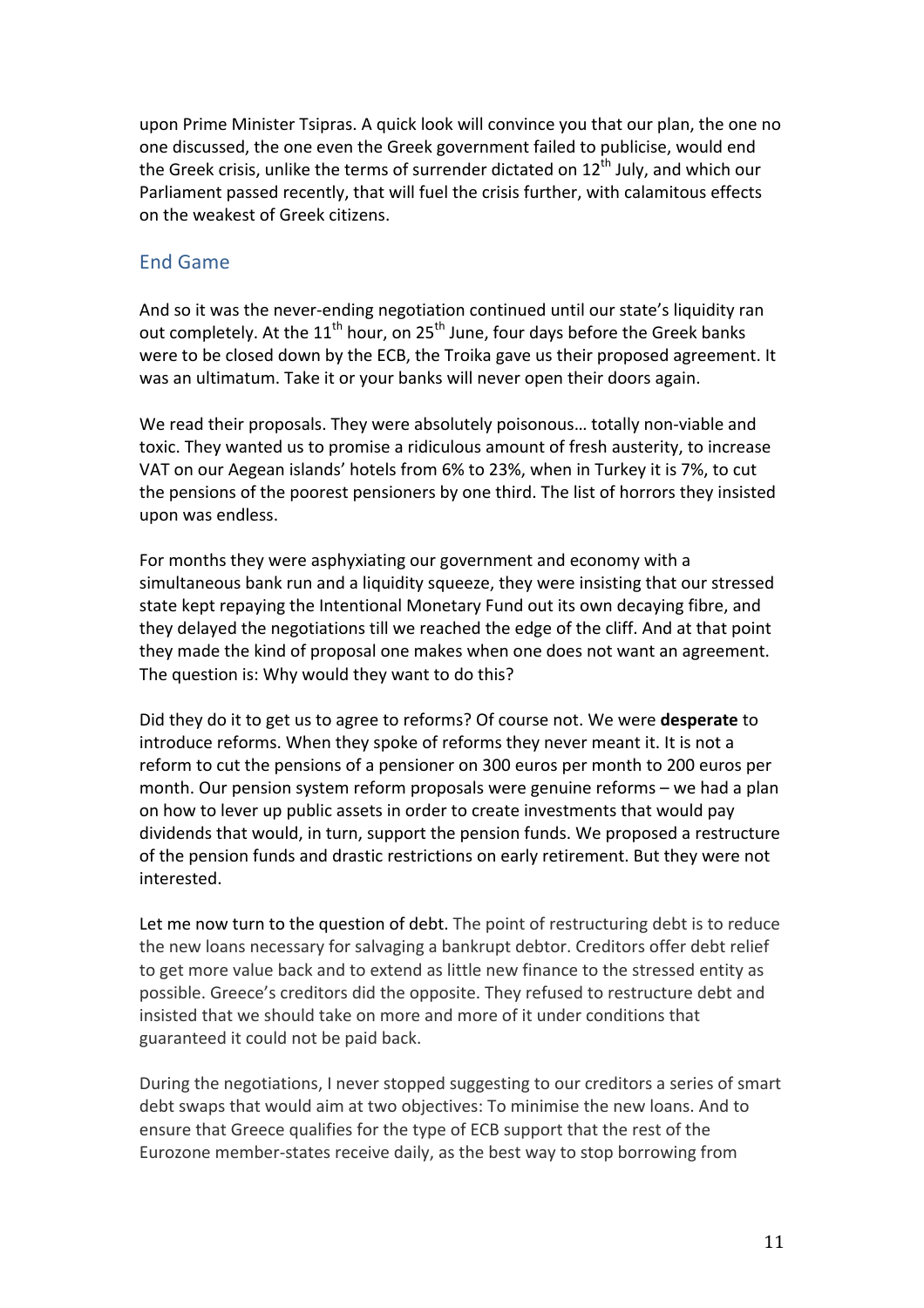European taxpayers. They rejected my proposals and have now imposed a new loan that is double the size of what was necessary.

Our proposals were not in fact rejected. This is what really matters: Our proposals were never discussed! Even though we had it on good authority that they were technically rigorous and legally sound, the political will of the Eurogroup was to ignore our proposals, to let the negotiations fail, to close our banks, and force the Greek government to surrender on everything  $-$  including a massive new loan much greater than what we proposed.

# Why?

So, back to the terrible question: Why do Greece's creditors prefer a much larger new loan package than necessary? Why did they ignore our reform proposals which they knew we could and wanted to implement? Why did they waste the great opportunity we presented them as the only government that had the support of the vast majority of the Greek people? Did they not 'get it' that we were uniquely placed to ask Greeks to take bitter, though not toxic, reformist medicine? Why did they insist that the medicine should be poisonous and not therapeutic?

There is no economic answer here. The only answer is one that resides firmly in the realm of power politics. The Troika's greatest fear was that our government might succeed. That its own superior wisdom and authority would then be questioned by you dear friends, by the people of Europe. The Troika does not mind Greece as a permanently festering wound. The German finance minister is not even that concerned about getting German taxpayers' money back.

Those who run the show in Europe are prepared to pour a lot more of their taxpayers' money into a bottomless Greek pit, while the people of Greece suffer, if this the only way they can perpetuate their control over their own people.

- Debt is creditor power and unsustainable debt gives creditors even more power.
- They did not want your money back.
- They wanted to overthrow our government at your expense.
- Even better, they wanted us to lay a bed of nails and then lie on its voluntarily, thanking them for letting us do it.
- They wanted to humiliate the only government that dared question the logic of an illogical economic policy.

Our five month long negotiation was a contest between the right of creditors to govern a debtor nation and the democratic right of that nation's citizens to be selfgoverned. There was never a negotiation between the EU and Greece as a member state of the EU.

This is why I am here. I am here because what happened to us is beginning to happen to you. Greece is a battleground on which a war against European democracy, against French democracy is tried and tested.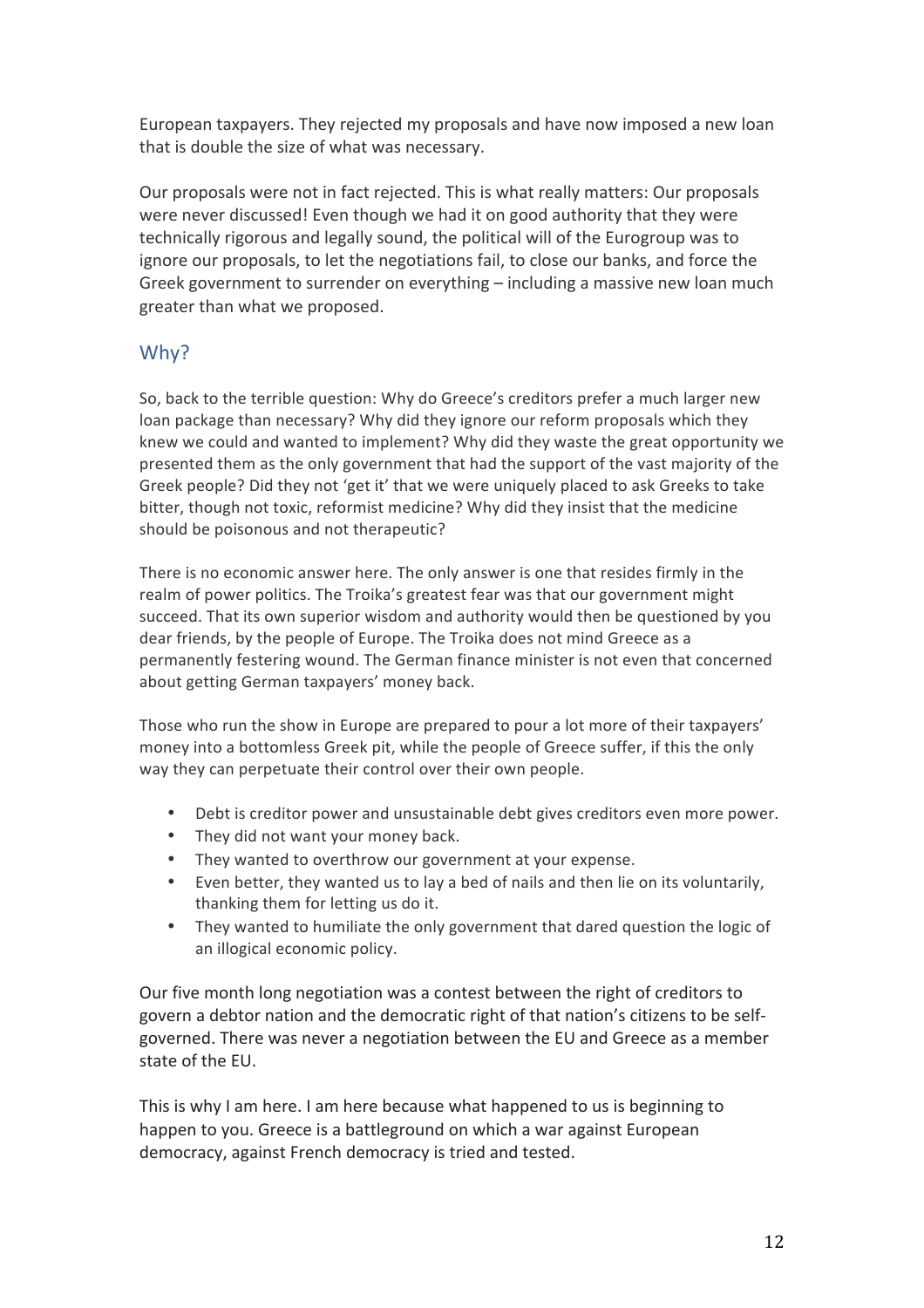Back in May, in the sidelines of yet another Eurogroup meeting, I had had the privilege of a fascinating conversation with Dr Schäuble. We talked extensively both about Greece and regarding the future of the Eurozone. Later on that day, the Eurogroup meeting's agenda included an item on future institutional changes to bolster the Eurozone. In those conversations, it became abundantly clear what Dr Schäuble was planning for Europe. It was also clear that a large majority of finance ministers were in agreement. Michel Sapin was not one of them but, still, I cannot remember him protesting openly Dr Schäuble's vision. France is clearly not what it used to be…

And what is the plan? Francois Mitterrand knew that the Eurozone was badly constructed. He believed that the first large euro crisis would force his successors to introduce the political union necessary to save Europe from a 1930s-like fragmentation. He was wrong.

Large-scale crisis is of course inevitable when control over different nations' money is deferred to "technocrats" unchecked by a parliamentary process to keep them in check or to back them up when necessary. Once the inevitable crisis hits, national interests resurface with a vengeance. History proved Mitterrand wrong: The crisis set one proud nation against another and pushed a federal solution further away into a distant future.

Which left us with Dr Schäuble's plan: A Eurozonal budget overlord (possibly a glorified version of the Eurogroup's President) equipped only with negative, or veto, powers over national budgets. Over France's budget to be precise. A Eurogroup that gets more and more powerful as the European Commission fades into the background, limited to looking after matters of minor importance.

To those who speak of 'more Europe' and in favour of a 'political union', I say: Beware! The Soviet Union was also a political union. The question is: What kind of political union? A democratic realm of shared prosperity? Or an iron cage for Europe's peoples?

A federal democracy, let me remind you, like Germany, the United States or Australia, is founded on the sovereignty of its citizens as reflected in the *positive* power of their federal representatives to legislate what must be done on the sovereign people's behalf.

In sharp contrast, the Schäuble Plan envisages only negative powers: A budget overlord that can only say 'No' but has very limited capacity to recycle surpluses from the surplus to the deficit regions of Europe  $-$  which is what a federal system would do.

The problem with this plan is twofold. First, it would not help to safeguard and to manage the Eurozone's macro-economy. Secondly, it would violate basic principles of Western liberal democracy.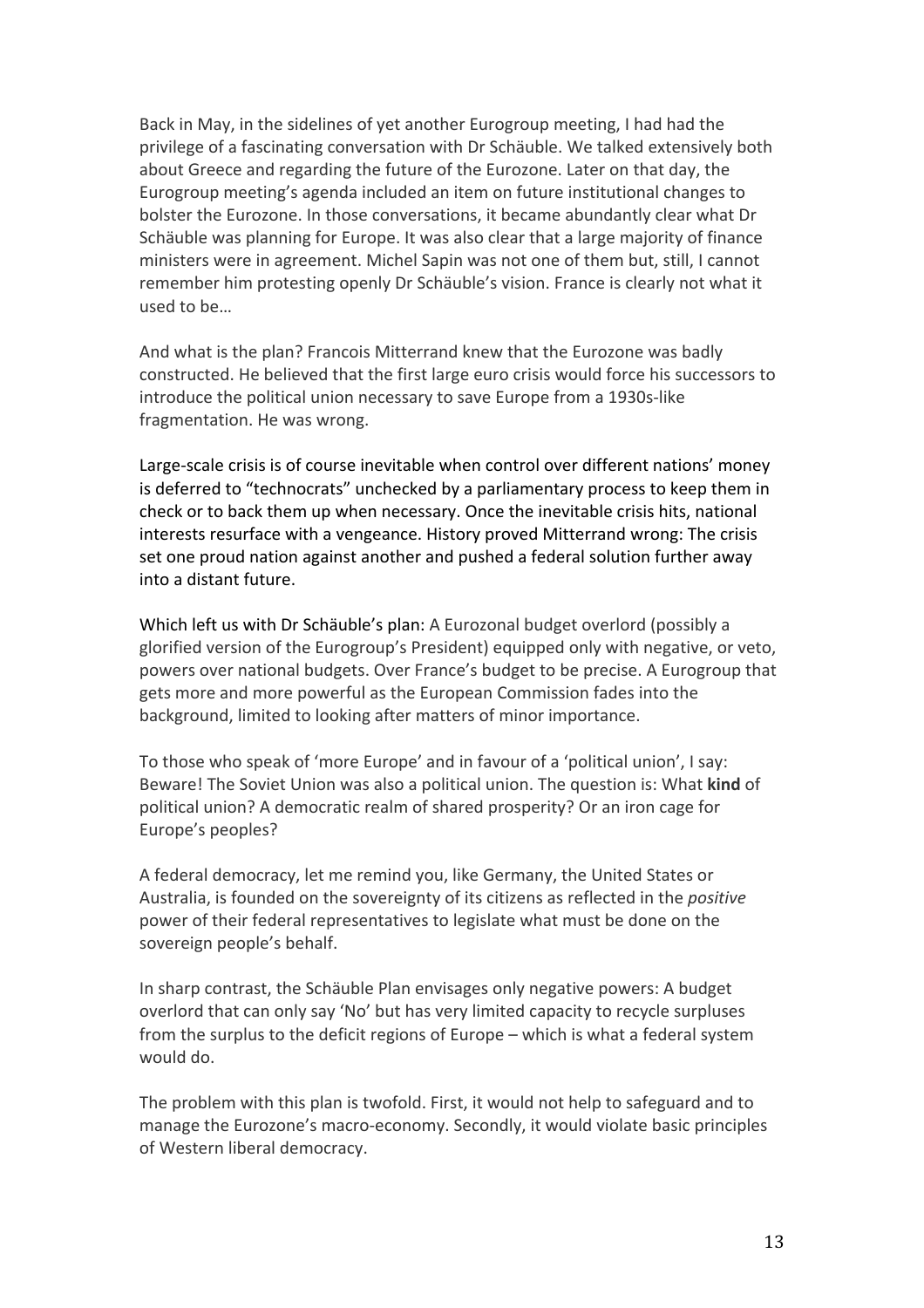So, why is Greece relevant in all this? Because it is part of the plan to use Greece as a morality tale, as a demonstration to you folks of what awaits you if you resist this disciplinarian version of political union. Grexit is meant as a threat that forces the people of France to accept as lesser evils permanent austerity, permanent crisis and direct control over your destiny by unaccountable, faceless, economically illiterate pseudo-technocrats.

Make no mistake in this: Our government was crushed because we dared say no to the Troika at a time when there were plans afoot for the Troika to come to Paris. Don't say you have not be warned. "We are all Greeks now" not because there is something superior about the Greeks but because the Athens Spring lit up a small candle emitting hope to all Europeans. A candle that the Troika had to extinguish at all cost, lest its authority be challenged by the spectre of democracy.

### Loss of sovereignty over key departments of state

One of the shocking realisations after assuming the Ministry of Finance was the manner in which five years of Troika rule had turned the Greek state into Swiss cheese. Whole chunks of our government had been gobbled up by the Troika, answering directly to them, unaccountable to the ministers or, indeed, to Parliament.

And it was not just the Bank of Greece, which had become incorporated in the European Central Bank – the same central bank that, instead of helping our government (as central banks were initially set up to do), was asphyxiating us. No, I am referring to other crucial institutions like the Hellenic Financial Stability Facility  $-$ HFSF - (that owns on behalf of the state all the banks), the outfit that handles all privatisations, the Statistical Office and, of course, my own ministry's public revenues secretariat. 

When I decided to reduce the enormous salaries of the HFSF managers, appointed largely by the Troika, I received a letter from Mr Thomas Wieser, the Euro Working Group president, a key Troika functionary, who told me I could not do that without his outfit's approval. In a country where the Troika demands constant wage and pension cuts, the minister could not reduce the exorbitant salaries of the Troika's favourite boys and girls - salaries paid for by our bankrupt nation.

On another occasion I tried to interrogate my own ministry's public revenues secretariat on which it delayed by four months the opening up of the web application with which companies submit their tax returns – the same four month period when our state was being asphyxiated and in dire need of tax revenues. I was told that I, the Minister, had no authority over the Public Revenues Secretariat which was, effectively, directly wired into the Troika. Soon, during the negotiations, the Troika of me to legislate greater autonomy for the general secretary who was assisting in our state's asphyxiation!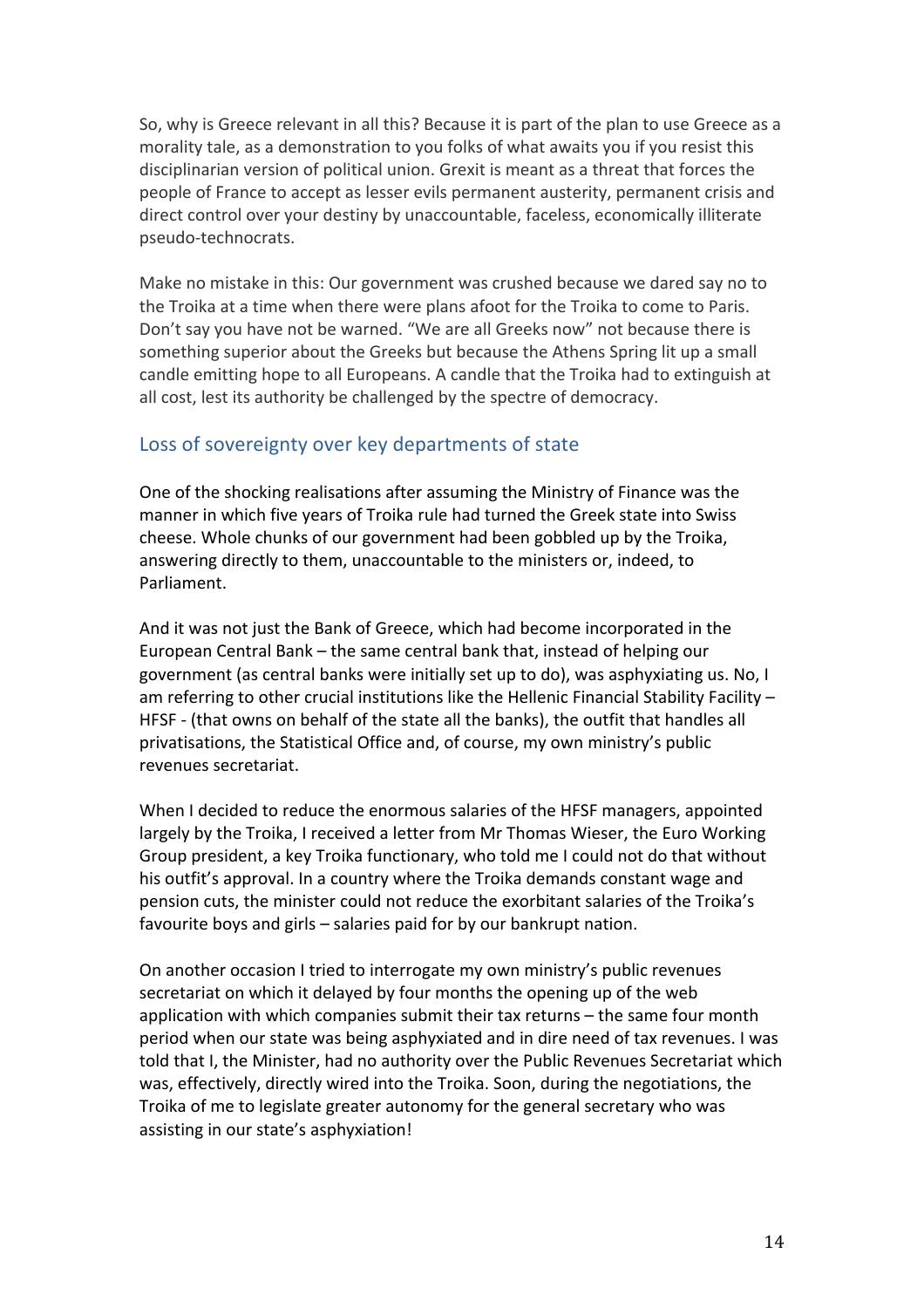And when, after my resignation, I told a group of financiers of my plan to re-establish national sovereignty over that particular secretariat, I suddenly faced a campaign, from the Troika-friendly Greek media, to have me indicted for... high treason.

I am telling you all this so that you are warned. When the Troika comes to Paris, in person or in spirit, know this: a hideous dearth of national sovereignty will be imposed upon French ministers too  $-$  if it has not been imposed already.

### Democratic deficit

Let me now take you back to the end of June. Prime Minister Tsipras had announced the referendum on the basis that we had neither a mandate to accept a non-viable agreement, nor to clash with Europe. So, we put the Troika's ultimatum to the Greek people. 

In the Eurogroup meeting that followed on  $27<sup>th</sup>$  June, I was lambasted by several ministers of finance for having dared put to common folk complex financial questions. **What?** Is this not the point of democracy? To put complex questions to common folk, on the basis of one person one vote? Was I hearing this properly? The Eurogroup  $-$  the organ of the world's largest economy where all the decisions shaping our social economies are made – was rejecting democracy in my face?

In that meeting, President Dijsselbloem announced that he was about to convene a second meeting later that evening without me; without Greece being represented. I protested that he cannot, of his own accord, exclude the finance minister of a Eurozone member-state and I asked for legal advice on the matter.

After a short break, the advice came from the Eurogroup's Secretariat: "The Eurogroup does not exist in European law. It is an informal group and, therefore, there are no written rules to constrain its President." No written rules, no minutes taken (so that citizens can see what was said on their behalf), no respect for democracy. This is the institution that decides for you and me, for your children and mine. Is this the Europe that Adenauer, De Gaulle, Brandt, Giscard, Schmidt, Kohl, Mitterrand etc. had worked towards? Or is it the epitaph of the Europe that we had always thought of as our point of reference, our compass?

A week or so later, the people of Greece, despite the closed banks and the scare mongering of the corrupt Greek media, delivered a resounding NO in the referendum. On the following day the Euro Summit responded by imposing on our Prime Minister an agreement that can only be described as our government's terms of surrender. And the Euro Summit's weapon of choice? The illegal threat of amputating Greece from the Eurozone.

Whatever one thinks of our government, and despite the divisions between us occasioned by that surrender, this episode will go down in European history as the moment when official Europe declared war on European democracy. Greece capitulated but it is Europe that was defeated.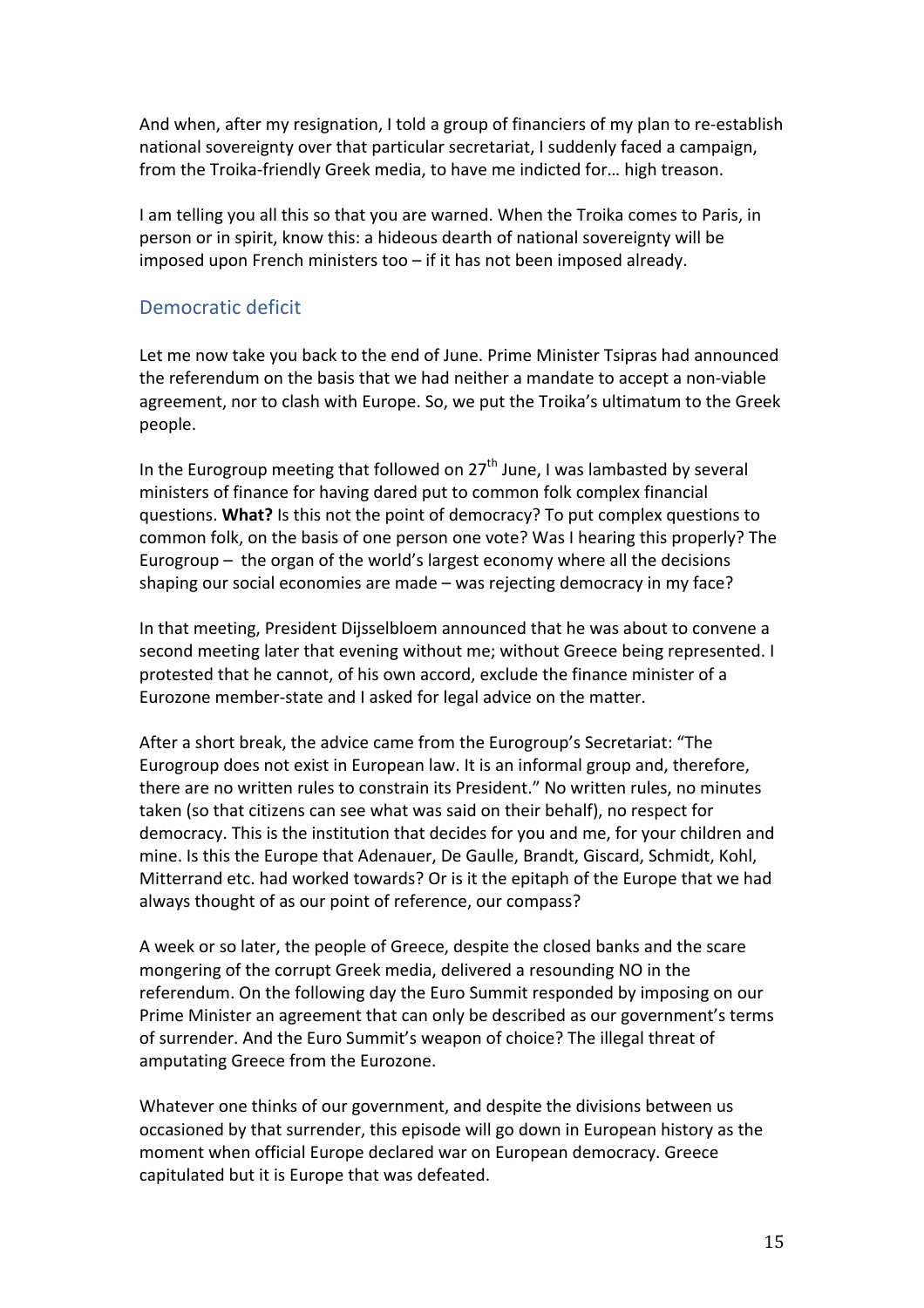## Our discontent

As you may have heard, on that night I disagreed with PM Tsipras and resigned. We had been disagreeing on a number of issues before.

Conceding to the Troika in late April ridiculously high primary surpluses, without my consent, was always going to embolden our creditors. Once you acquiesce on high primary surpluses, that is you accept new austerity, you signal that you are not really serious about debt restructuring. And once you give up on austerity and the debt, the Troika knows you are beaten. All they had to do was to wait for our capitulation.

The reason I did not resign then, in late April or at the beginning of May, was that I was sure that the Troika would not give my Prime Minister any half-decent deal even after he granted them almost everything they had asked for. For their aim was our humiliation, rather than a hard, austerian deal. And so I waited for Alexis to stiffen his tone. The referendum gave him that chance.

When the Eurogroup signalled to the ECB to shut down our banks in retaliation to our referendum – the same banks the ECB had repeatedly declared solvent  $-1$ recommended two or three acts of retaliation of our own. When I was outvoted within our war cabinet, I knew it was game over.

But then the brave, fearless people of Greece, despite the propaganda waged by the oligarchs' TV and radio stations, ignoring the closed down banks, voted a resounding 'No' to surrender. That night Danae and I felt that we had another chance. Or that, at the very least, we should resign if we thought our weapons were all spent, taking to the streets with our courageous people. 'Not in our name', should have been our defiant answer to the Troika's demand that we sign up to its catastrophic, 'new' plan.

These disagreements between Alexis Tsipras and I are now water under the bridge. It saddens me that our paths have diverged. In particular it saddens me to hear my comrade struggle for words in support for a program that he knows cannot be made to work.

Can we move forward united in difference? The Left has not been good at this in the past. It better improve now. We need to leave the door open for all those who have the urge and the capacity to join us in the Struggle for Recovering Europe's Integrity and Soul. For democratising the Eurozone.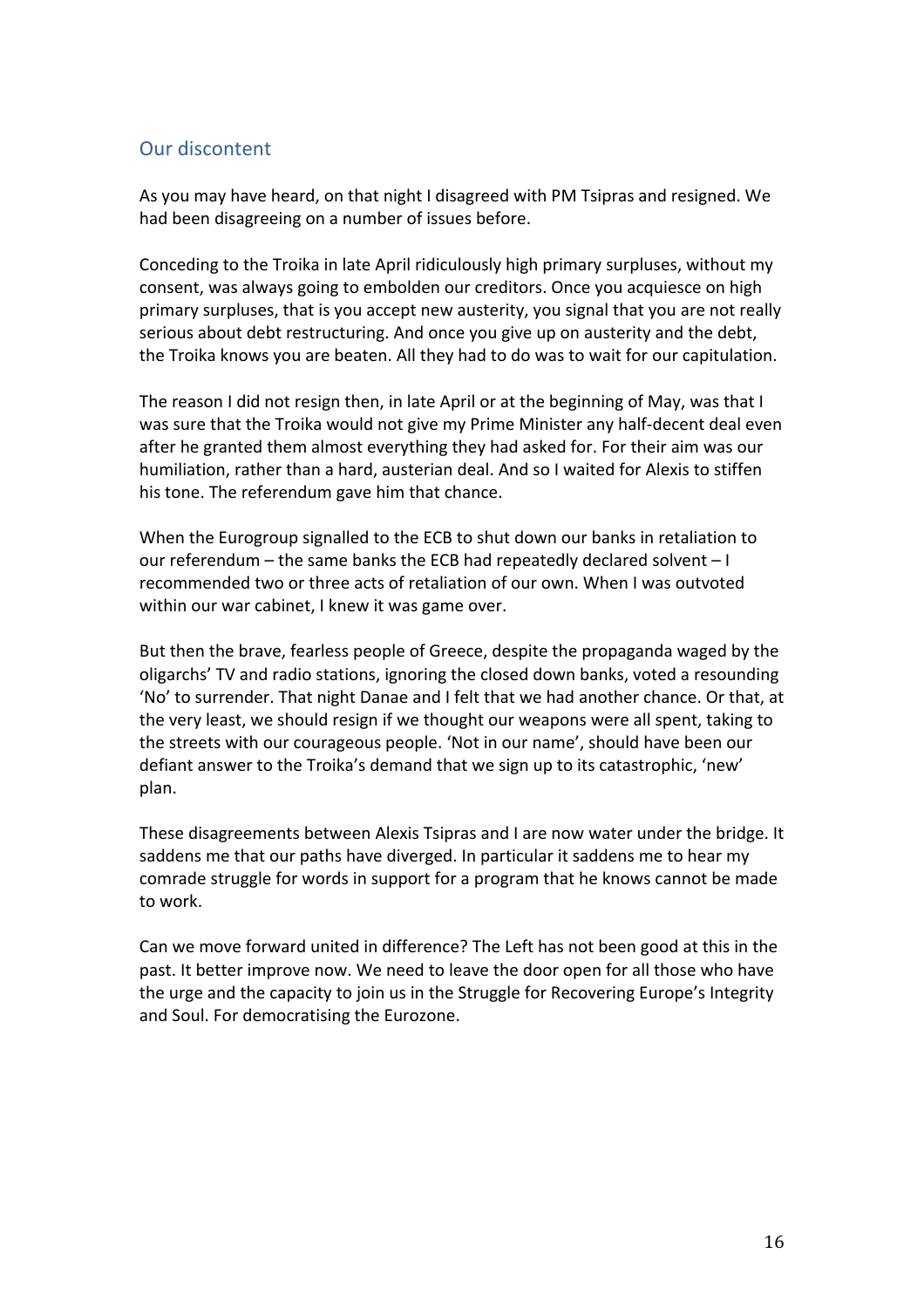# A false, but entertaining, history of the euro

Why did we Europeans create the euro? An analytically wrong but entertaining answer goes like this:

The French feared the Germans The Irish wanted to escape Britain Greeks were terrified of Turkey The Spanish wanted to become more like the French Southern Italians craved migratory rights to... Germany Northern Italians wanted to become German The Dutch and the Austrians had all but become German The Belgians sought to heal their sharp divisions by joining into both Holland and France under the auspices of a reconfigured Deutsch mark The Baltics shivered at the thought of a resurgent Russia Slovakians had nowhere else to go after separation from their Czech brethren Slovenia was escaping the Balkans Finland had to do something Sweden wouldn't And, finally, the Germans feared the... Germans!

Like all big lies, this account contains important small truths. The French *did* fear the Germans. And the Germans had reason to fear that fear, as well as their own nationstate's capacity to self-destruct.

At this point I want to beg to differ from those who put the blame for Europe's crisis on Germany and "the" Germans. I have always opposed this tendency for two reasons. 

First, there is no such thing as "the" Germans. Or "the" Greeks. Or "the" French for that matter. Anyone who knows German, Greek, French society will also know that there is a great deal more divergence in character, virtue and opinion *within the Greeks*, within the French, and within the Germans than there are diffrerences *between Germans, French and Greeks*. 

The second reason I oppose the censure of Germany is that Paris bears greater responsibility than Berlin for our present mess. Let me take you back to September  $18<sup>th</sup>$ , 1992. On that day, two days before the French people were to vote in the referendum on the Maastricht Treaty, Le Figaro had this to say:

The opponents of Maastricht fear that the common currency and the new Central Bank will fortify the superiority of the Deutsche Mark and the Bundesbank. But the exact opposite will happen. If it comes to Maastricht, Germany will have to share its financial might with others. "Germany will pay", they said in the 1920s. Today Germany does pay. Maastricht is the Treaty of Versailles without a war.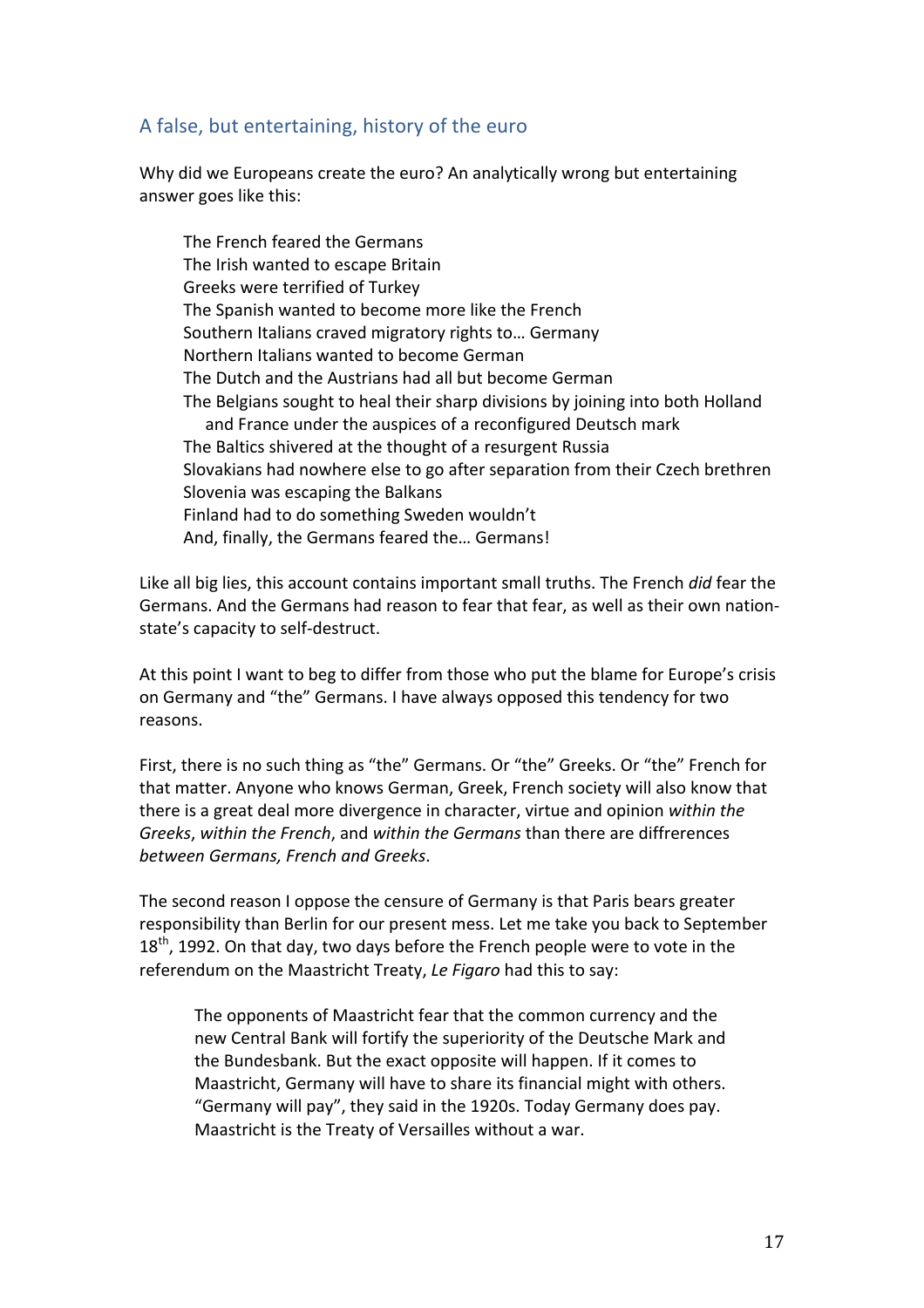No German could forgive such callousness. It was no excuse that the French establishment was struggling to persuade a skeptical French electorate to vote 'Yes' in the referendum.

The 1919 Versailles Treaty condemned Germans to unspeakable misery, humiliated the proud German nation, and prepared it to be taken over by Nazi thugs. The Nazis would have remained a historical footnote if it were not for the impossible reparations of the Versailles Treaty.

This was not just a wayward editorial of some French newspaper. President De Gaulle had also envisaged monetary union with Germany as "war by other means" precisely in the spirit of *Le Figaro's* leader. And then in 1983, when Francois Mitterrand decided to ditch the socialist government's anti-austerity policies to placate the markets and the Bundesbank, Jacques Delors argued that he was embracing austerity because austerity could only be defeated at the European level. And how would that happen? Delors' plan was to capture an institution cherished by the German people, the Bundesbank, subsume it in a French-dominated central bank, and extend into Germany and the rest of Europe policies close to Paris' heart.

Yes, it is true that I have had enough of hearing German politicians, like Wolfgang Schäuble, go on and on about the sanctity of unenforceable rules. But we must be honest: France's elites are responsible for putting Germany's elites on the defensive. French Grand Ecoles graduates talk the good talk about Europe's Common Good but in reality they were keen to sacrifice the interests of the majority of the French people on the altar of their narrow self-interest. They constantly demanded that their own people and the rest of Europe should make sacrifices so that France's ruling class would prosper, with Deutsch marks or euros in their pockets.

The euro changed all that. Locked into its steel embrace, France's sophisticated administrators are now realizing that monetary union will not deliver them Germany on a plate. Indeed, they are realizing that not only are the not winning over Germany that they were losing France. This offers us, committed European humanists, no solace. Our people in France, in Germany, in Greece, in Finland are suffering from our so-called elites' inane handling of the euro's inevitable crisis.

#### Ants and grasshoppers

Turning back to that old manifesto with which I began my talk, it remains true that the humanity's history is the history of class struggle. The only political force that forgot this is the... Left. The Right have never budged from pursuing a class war in practice while using any crisis to turn one proud nation against another.

The notion that the ants all live in the North and the grasshoppers all in the South, plus in Ireland, is absurd. There are ants and there are grasshoppers in each of our nations. During the 'good' times of the Eurozone, the grasshoppers of the North and the grasshoppers of the South went on a feeding frenzy. And when their sins led to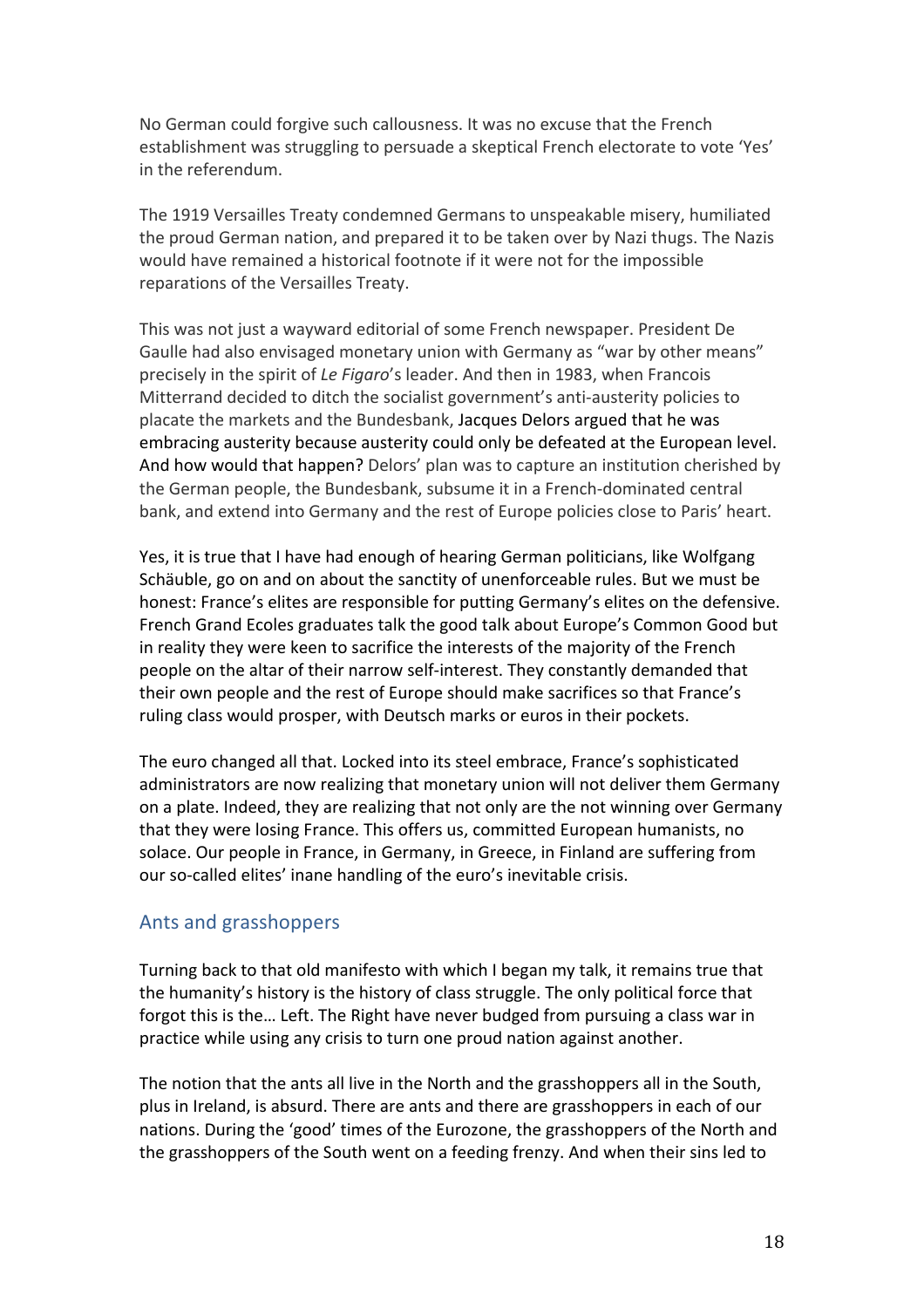the crisis, it was the ants of the North and the ants of the South that were made to foot the bill.

The Troika and the Eurogroup represents official Europe's espousal of the grasshoppers' agenda, everywhere in Europe, turning the ants of the North against the ants of the South in a Europe that is losing its soul because of stereotyping, denial and because of the ironclad determination of grubby so-called elites not to let go of the levers of ill-gotten power.

In 1929 a crash in Wall Street began the process that dismantled the common currency of that era – the Gold Standard. In 2008 another crash in Wall Street began the process of fragmentation of the Eurozone. On both occasions, the French turned against the Germans, the Germans against the French, before the French turned against the French, the Greeks against the Greeks and the Germans against the Germans. On both occasions, in the 1930s and now, the only beneficiaries were the bigots, the nationalists, the xenophobes, the misanthropes. The serpent's egg did not take long to hatch in the resulting circumstances.

### Anti-nationalist, anti-nazi

This is why it is so important that we avoid beginning sentences with "The Germans" this" or "The French that" or "The Greeks the other". This is why it is imperative that we understand there is no such thing as "the" Germans, "the" Greeks or "the" French. That we are all Europeans facing a very European crisis.

In my first visit to Berlin, at the press conference I gave with Dr Wolfgang Schäuble, I had this to say, in his presence:

As finance minister in a government facing emergency circumstances caused by a savage debt-deflationary crisis, I feel that the German nation is the one that can *understand us better than anyone else. No one understands better than the people of* this land how a severely depressed economy combined with ritual national *humiliation and unending hopelessness can hatch the serpent's egg within one's* society. When I return home tonight, I shall find myself in a Parliament in which the *third largest party is a Nazi one.* 

Germany can be proud of the fact that Nazism has been eradicated here. But it is one of history's cruel ironies that Nazism is rearing its ugly head in Greece, a country, which put up such a fine struggle against it. We need the people of Germany to help us in the struggle against misanthropy. We need our German friends to remain steadfast in Europe's post-war project; that is, never again to allow a 1930s like *depression to divide proud European nations. We shall do our duty in this regard. And I* am convinced that so will our European partners.

So, no more stereotyping the Greeks, the Germans, the French, anyone. Let us extend our hand to all who want to reclaim Europe as a democratic realm of shared prosperity.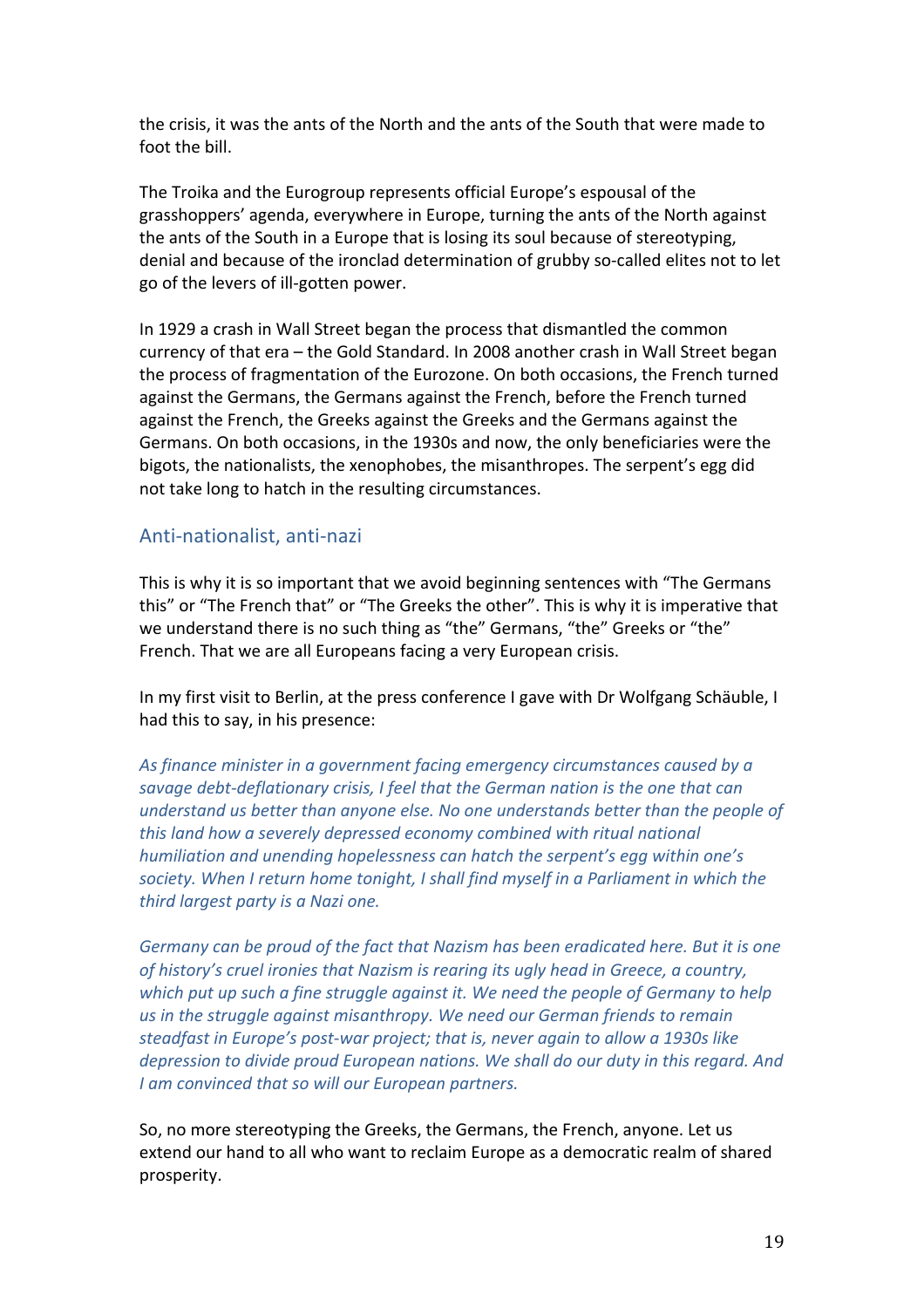## **CONCLUSION**

I have tired you enough. Let me finish with my, and Danae's, profound thanks to Arnaud Montebourg and Aurelie Filippatti for their hospitality, their friendship and for allowing us to meet with all of you today  $-$  for this opportunity to start something important, here in Frangy.

France is the laboratory of Europe. By bringing into France the spirit of the Athens Spring, hope can be given another chance.

Dear friends, diversity and difference was never Europe's problem.

### **Our** continent began uniting under many different languages and cultures but ended up divided by a common currency.

Why? Because we let our rulers try to do something that cannot be done: to depoliticise money, to turn Brussels, the Eurogroup, the ECB, into politics-free zones.

When politics and money are de-politicised what happens is that democracy dies. And when democracy dies, prosperity is confined to the very few who cannot even enjoy it behind the gates and the fences they need to build to protect themselves from their victims.

To counter this dystopia the people of Europe must believe again that democracy is not a luxury afforded to creditors and declined to debtors.

Perhaps it is time for a European network with the explicit purpose of democratising the euro. Not another political party but a Pan-European inclusive coalition from Helsinki to Lisbon and from Dublin to Athens committed to moving from the Europe of "We the governments" to "We the people". Committed to ending the blame game. Committed to the dictum that there is no such thing as "the" Germans, "the" French or "the" Greeks.

The model of national parties which form flimsy alliances in the European Parliament is obsolete. European democrats must come together first, form a network, forge a common agenda, and then find ways of connecting it with local communities and at the national level.

Realism demands of us that our new European Network seeks ways of adapting **existing** European institutions to our people's needs. To be modest and to use existing institutions in creative ways. To forget, at least for now, about Treaty changes and federal steps that can only follow after we and the spectre of democracy have ended the crisis.

Take the four realms where Europe's crisis is unfolding. Debt, banks, inadequate investment and poverty. All four are currently left in the hands of governments that